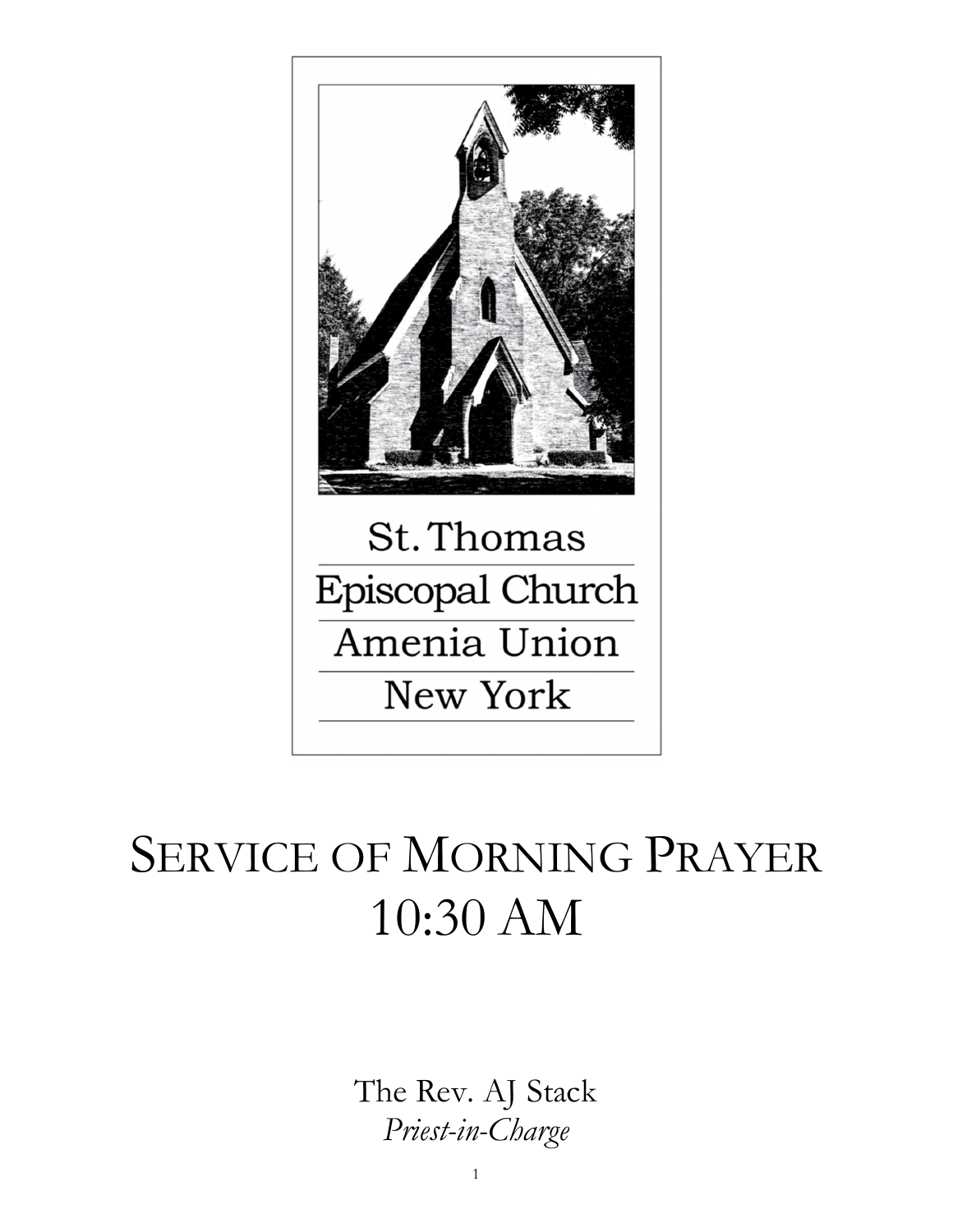## Welcome to St. Thomas Episcopal Church

Welcome! We are pleased that you are worshipping with us today and invite you to participate fully in the life of our congregation.

Our worship services can be confusing if you are new to the Episcopal Church. A few notes may make you feel more comfortable:

- Relax and allow your focus to be on praising God, not on the "right" way to do things, because there is no "right" way.
- Some people sit to listen, stand to sing, and kneel to pray, but you will see people doing other things, like standing to pray or sitting throughout the whole service. Do what makes your worship experience most meaningful for you.
- While we typically celebrate the Eucharist (Holy Communion or the Lord's Supper) on Sundays, on occasion we have a service of prayers, readings from Holy Scriptures, and hymns, known as Morning Prayer. The service includes time for reflection, hearing God's Word, and a sermon.
- Please feel free to ask questions. Anyone in the congregation will be happy to try to answer them!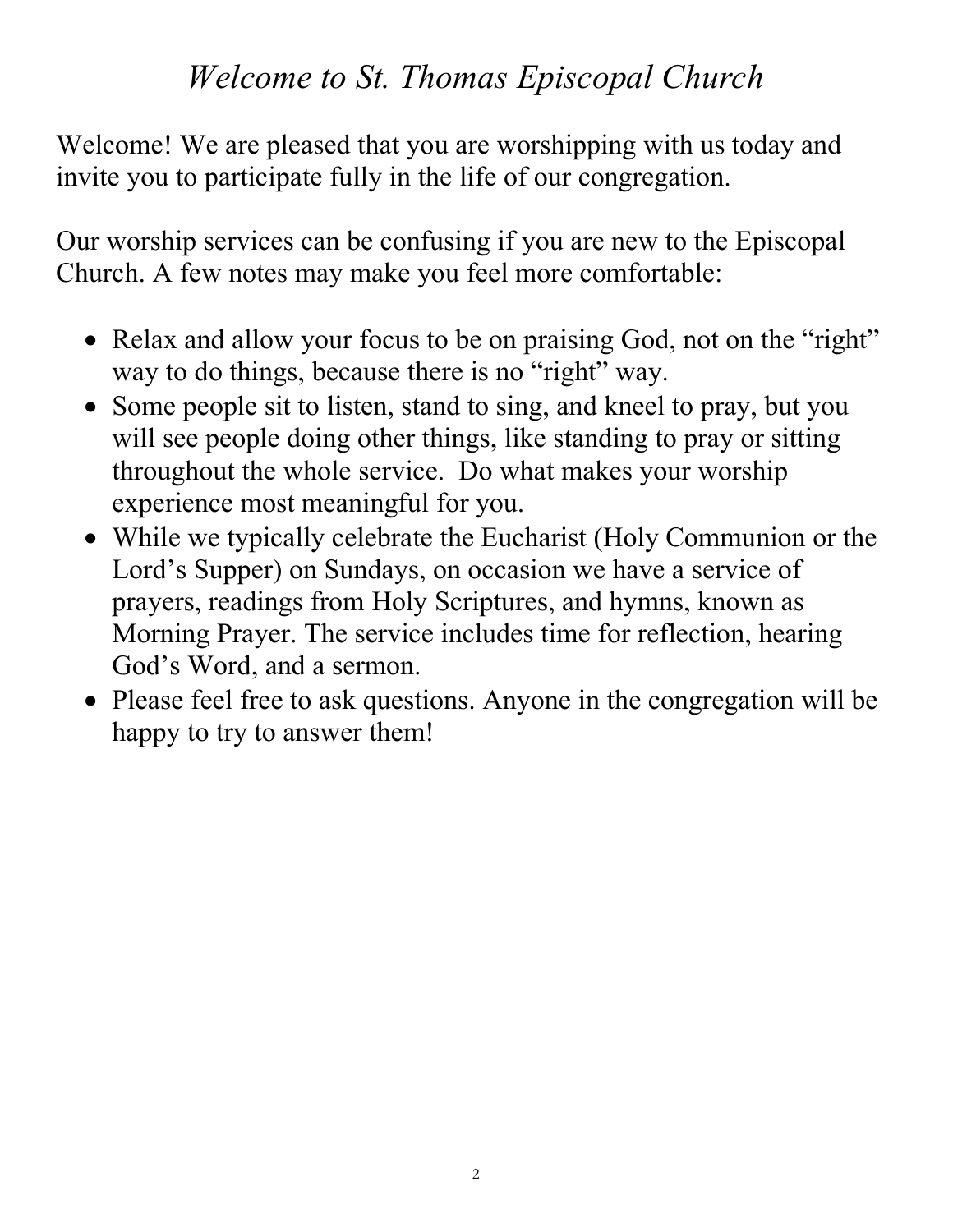## **Opening Hymn** (See hymn board)

The Officant begins the service with one or more of these sentences of Scripture.

Grace to you and peace from God our Father and from the Lord Jesus Christ. Philippians 1:2

I was glad when they said to me, "Let us go to the house of the Lord." *Psalm 122:1* 

Let the words of my mouth and the meditation of my heart be acceptable in your sight, O Lord, my strength and my redeemer. Psalm 19:14

Send out your light and your truth, that they may lead me, and bring me to your holy hill and to your dwelling. *Psalm 43:3* 

The Lord is in his holy temple; let all the earth keep silence before him. Habakkuk 2:20

The hour is coming, and now is, when the true worshipers will worship the Father in spirit and in truth, for such the Father seeks to worship him. *John* 4:23

Thus says the high and lofty One who inhabits eternity, whose name is Holy, "I dwell in the high and holy place and also with the one who has a contrite and humble spirit, to revive the spirit of the humble and to revive the heart of the contrite." Isaiah 57:15

### Confession of Sin

 The Officiant says to the people Let us confess our sins against God and our neighbor.

Silence may be kept.

Officiant and People together, all kneeling

Most merciful God, we confess that we have sinned against you in thought, word, and deed, by what we have done, and by what we have left undone. We have not loved you with our whole heart; we have not loved our neighbors as ourselves. We are truly sorry and we humbly repent. For the sake of your Son Jesus Christ, have mercy on us and forgive us; that we may delight in your will, and walk in your ways, to the glory of your Name. Amen.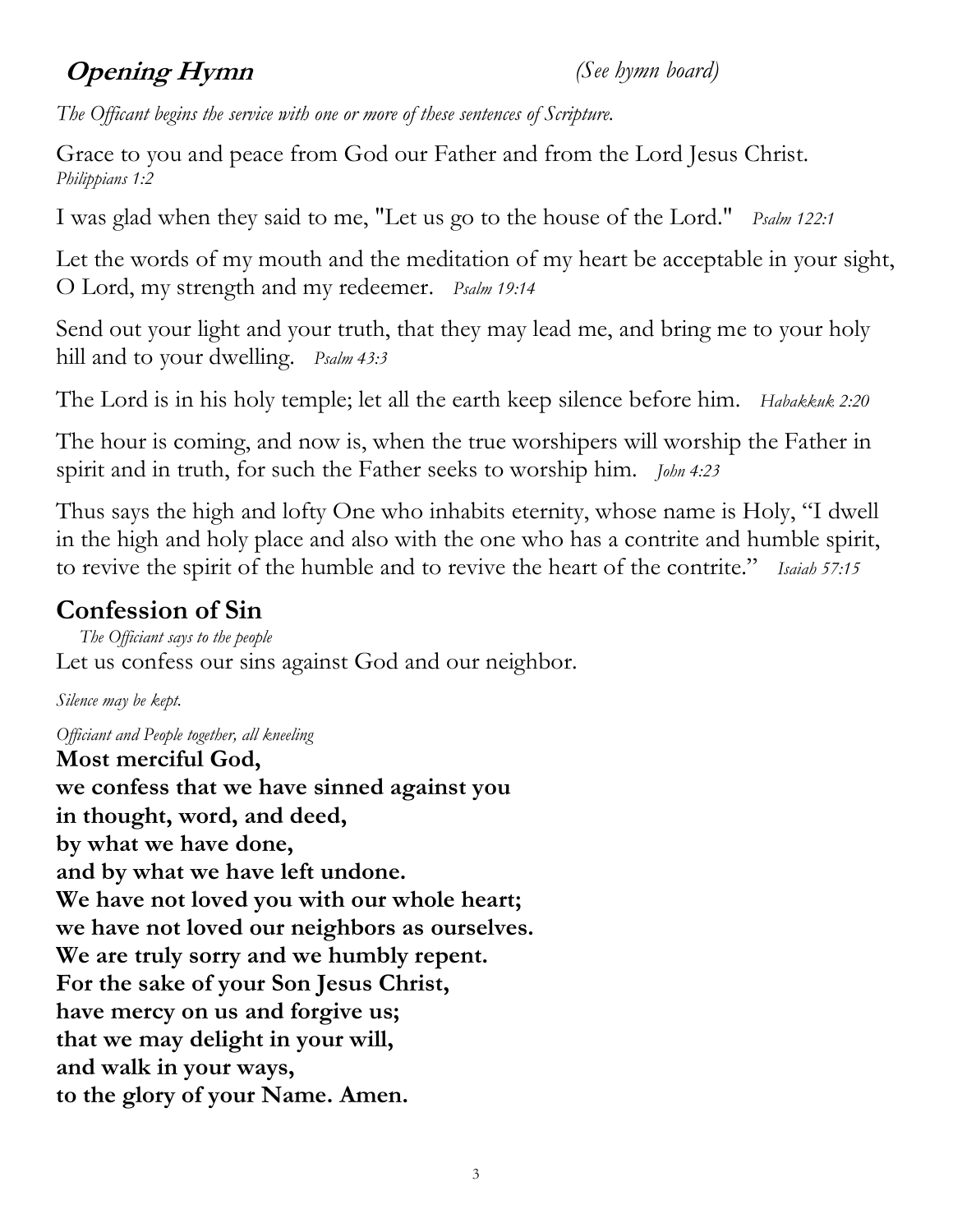The Priest alone stands and says

Almighty God have mercy on you, forgive you all your sins through our Lord Jesus Christ, strengthen you in all goodness, and by the power of the Holy Spirit keep you in eternal life. Amen.

A deacon or lay person using the preceding form remains kneeling, and substitutes "us" for "you" and "our" for "your."

#### The Invitatory and Psalter

All stand

Officiant Lord, open our lips. People **And our mouth shall proclaim your praise.** Officiant & People Glory to the Father, and to the Son, and to the Holy Spirit: as it was in the beginning, is now, and will be for ever. Amen. (except in Lent, add) **Alleluia!** 

#### Venite  $(Psalm 95:1-7)$  (To be read or sung in unison)

Come, let us sing to the Lord; \* let us shout for joy to the Rock of our salvation. Let us come before his presence with thanksgiving \* and raise a loud shout to him with psalms.

For the Lord is a great God, \* and a great King above all gods. In his hand are the caverns of the earth, \* and the heights of the hills are his also. The sea is his, for he made it, \* and his hands have molded the dry land.

Come, let us bow down, and bend the knee, \* and kneel before the Lord our Maker. For he is our God, and we are the people of his pasture and the sheep of his hand. \* Oh, that today you would harken to his voice!

The People are seated. Then follows

#### The Psalm or Psalms Appointed *INSERT*

At the end of the Psalm(s) is said

Glory to the Father, and to the Son, and to the Holy Spirit: \* as it was in the beginning, is now, and will be for ever. Amen.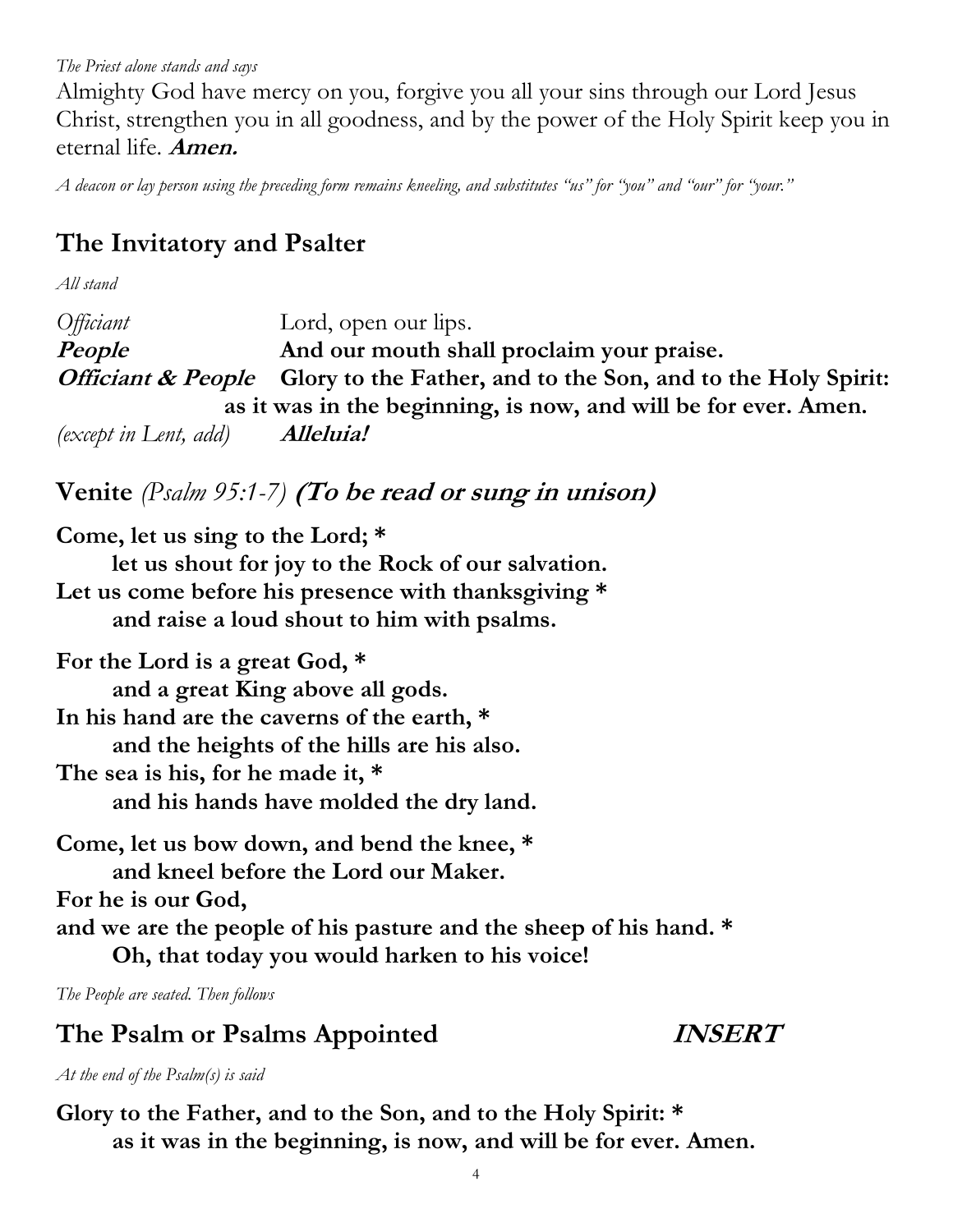## The Lessons Insert

Three Lessons are read. The people stand and recite a canticle (see bookmarked section) after the First and Second Lessons.

After each Lesson, the Reader says

The Word of the Lord.

People Thanks be to God.

#### The Sermon

After the Sermon, the Officeant says Let us stand and confess our faith in the words of the Apostles' Creed.

### The Apostles' Creed

Officiant and People together, all standing

I believe in God, the Father almighty, creator of heaven and earth; I believe in Jesus Christ, his only Son, our Lord. He was conceived by the power of the Holy Spirit and born of the Virgin Mary. He suffered under Pontius Pilate, was crucified, died, and was buried. He descended to the dead. On the third day he rose again. He ascended into heaven, and is seated at the right hand of the Father. He will come again to judge the living and the dead. I believe in the Holy Spirit, the holy catholic Church, the communion of saints, the forgiveness of sins the resurrection of the body, and the life everlasting. Amen.

## The Prayers

The People stand or kneel

| <i>Officiant</i> | The Lord be with you. |
|------------------|-----------------------|
| People           | And also with you.    |
| <i>Officiant</i> | Let us pray.          |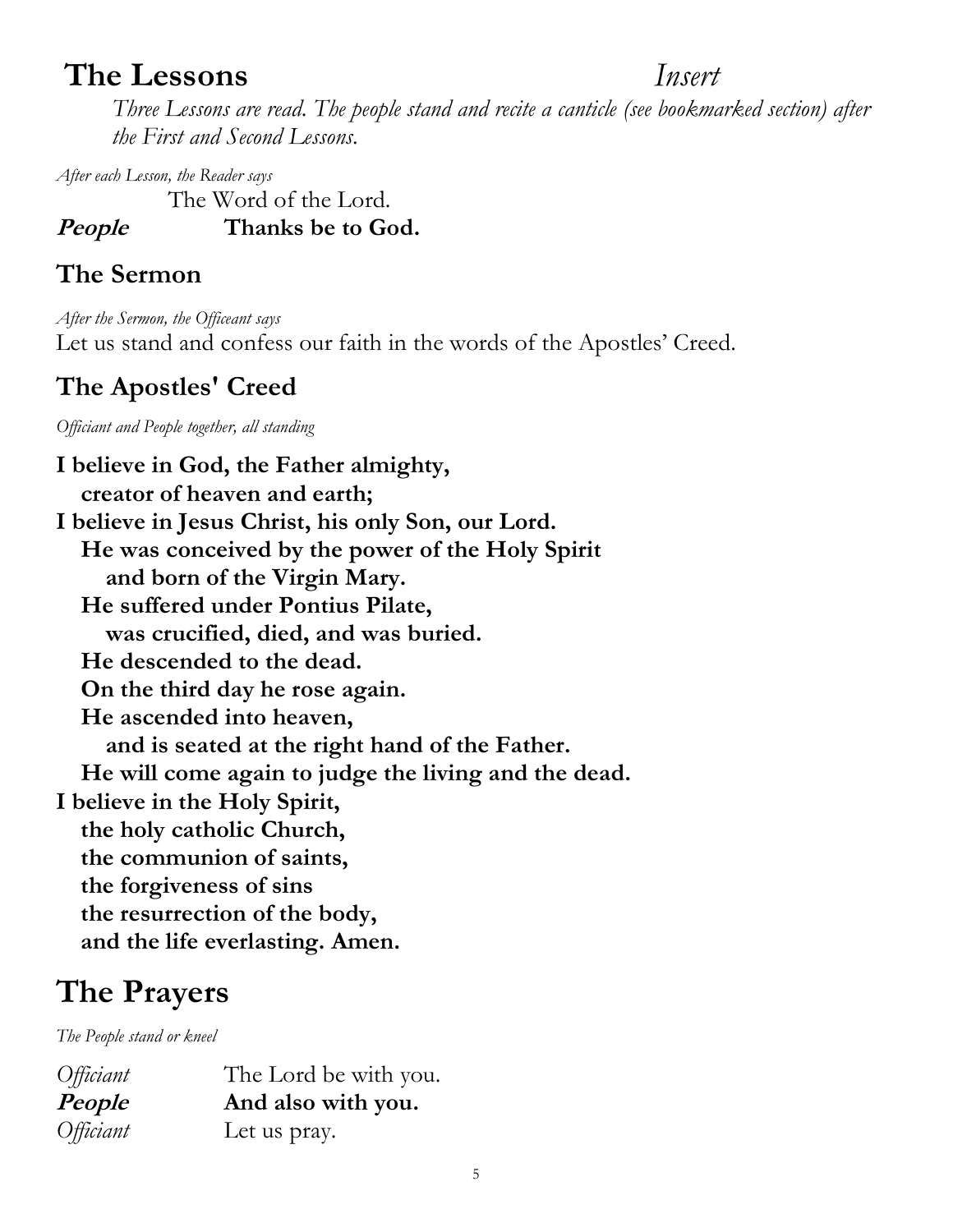#### Officiant and People

Our Father, who art in heaven, hallowed be thy Name, thy kingdom come, thy will be done, on earth as it is in heaven. Give us this day our daily bread. And forgive us our trespasses, as we forgive those who trespass against us. And lead us not into temptation, but deliver us from evil. For thine is the kingdom, and the power, and the glory, for ever and ever. Amen.

Then follows one of these sets of Suffrages

#### A

- V. Show us your mercy, O Lord;
- R. And grant us your salvation.
- V. Clothe your ministers with righteousness;
- R. Let your people sing with joy.
- V. Give peace, O Lord, in all the world;
- R. For only in you can we live in safety.
- V. Lord, keep this nation under your care;
- R. And guide us in the way of justice and truth.
- V. Let your way be known upon earth;
- R. Your saving health among all nations.
- V. Let not the needy, O Lord, be forgotten;
- R. Nor the hope of the poor be taken away.
- V. Create in us clean hearts, O God;
- R. And sustain us with your Holy Spirit.

#### B

- V. Save your people, Lord, and bless your inheritance;
- R. Govern and uphold them, now and always.
- V. Day by day we bless you;
- R. We praise your name for ever.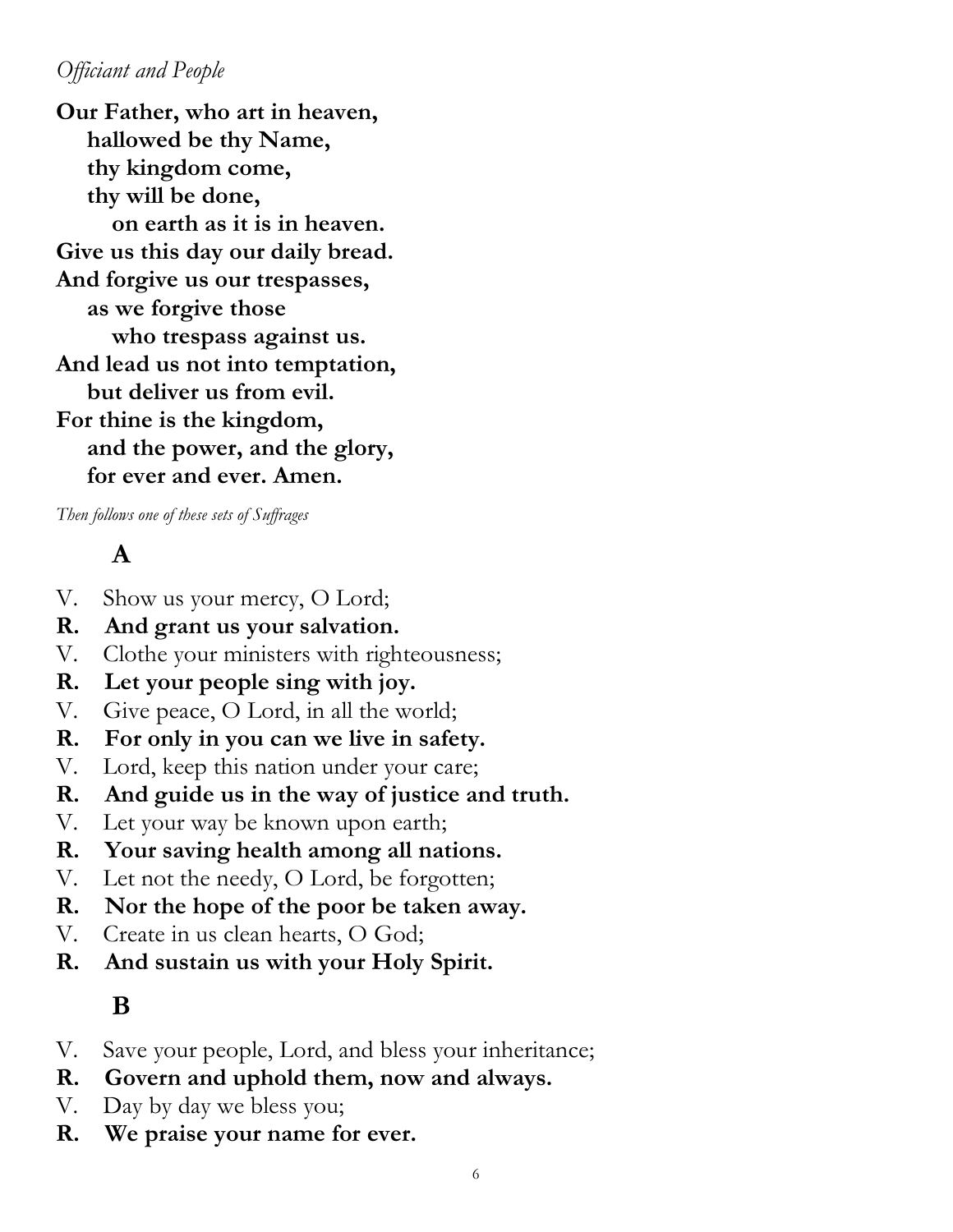- V. Lord, keep us from all sin today;
- R. Have mercy upon us, Lord, have mercy.
- V. Lord, show us your love and mercy;
- R. For we put our trust in you.
- V. In you, Lord, is our hope;
- R. And we shall never hope in vain.

## C

V. Help us, O God our Savior;

#### R. Deliver us and forgive us our sins.

- V. Look upon your congregation;
- R. Give to your people the blessing of peace.
- V. Declare your glory among the nations;
- R. And your wonders among all peoples.
- V. Do not let the oppressed be shamed and turned away;

#### R. Never forget the lives of your poor.

V. Continue your loving-kindness to those who know you;

#### R. And your favor to those who are true of heart.

V. Satisfy us by your loving-kindness in the morning;

#### R. So shall we rejoice and be glad all the days of our life.

The Officiant then says one or more of the following Collects

The Collect of the Day (see insert)

#### A Collect for Sundays

O God, you make us glad with the weekly remembrance of the glorious resurrection of your Son our Lord: Give us this day such blessing through our worship of you, that the week to come may be spent in your favor; through Jesus Christ our Lord. **Amen.** 

#### A Collect for Grace

Lord God, almighty and everlasting Father, you have brought us in safety to this new day: Preserve us with your mighty power, that we may not fall into sin, nor be overcome by adversity; and in all we do, direct us to the fulfilling of your purpose; through Jesus Christ our Lord. Amen.

#### A Collect for Guidance

Heavenly Father, in you we live and move and have our being: We humbly pray you so to guide and govern us by your Holy Spirit, that in all the cares and occupations of our life we may not forget you, but may remember that we are ever walking in your sight; through Jesus Christ our Lord. Amen.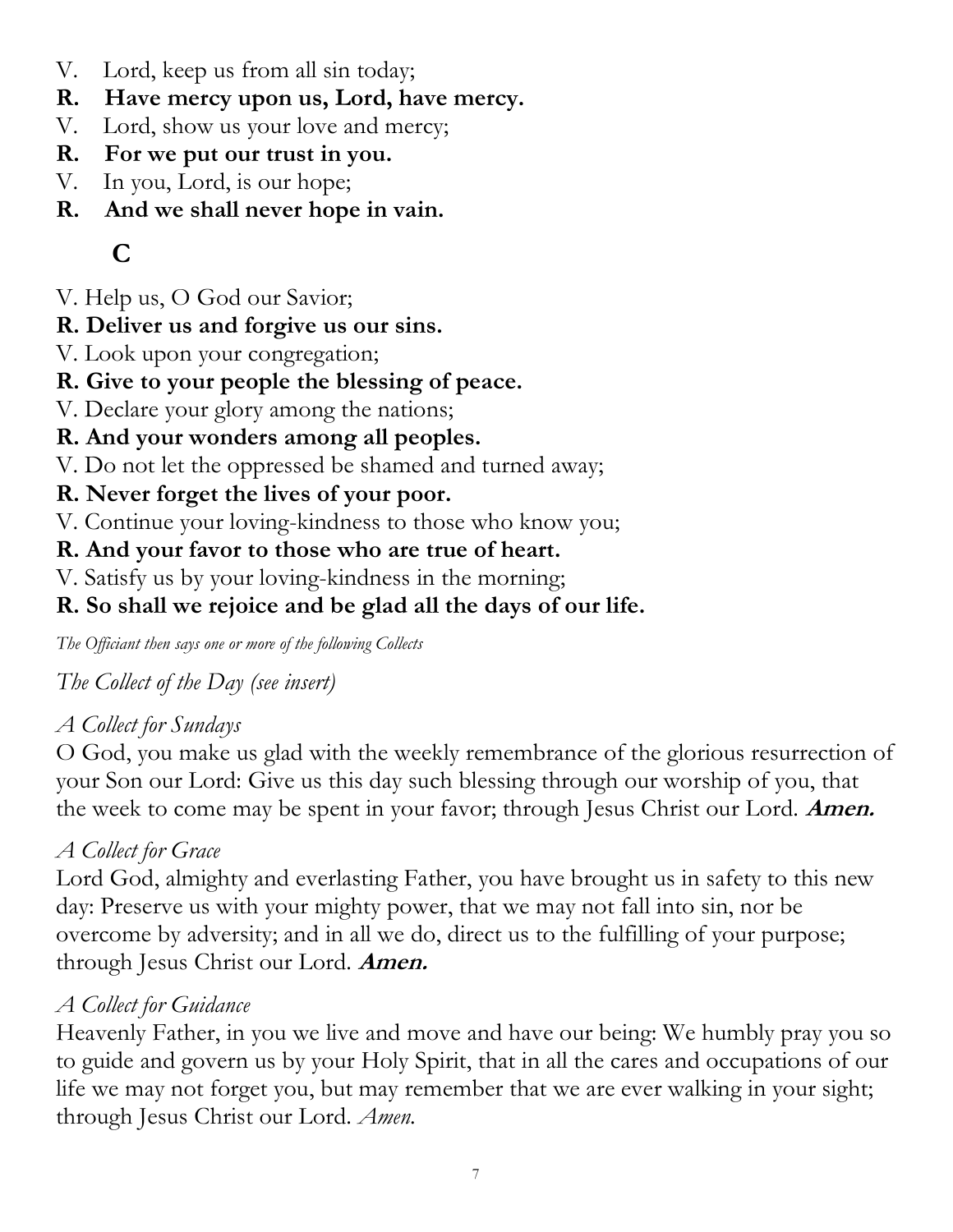#### A Prayer for Social Justice and Peace

Almighty God, source of true justice and peace, in you there is no distinction of persons, for in you we are equally loved. Reconcile us that we may live and work with each other and with you to establish your Kingdom on earth where there is no poverty, war, or any oppression, through Jesus Christ, our Savior. Amen.

(From the Manual of the Society of the Companions of the Holy Cross)

#### Prayer for Mission

Lord Jesus Christ, you stretched out your arms of love on the hard wood of the cross that everyone might come within the reach of your saving embrace: So clothe us in your Spirit that we, reaching forth our hands in love, may bring those who do not know you to the knowledge and love of you; for the honor of your Name. Amen.

#### Prayers of the People (Form III, BCP 387)

The Leader and People pray responsively

Father, we pray for your holy Catholic Church; That we all may be one.

Grant that every member of the Church may truly and humbly serve you; That your Name may be glorified by all people.

We pray for all bishops, priests, and deacons; That they may be faithful ministers of your Word and Sacraments.

We pray for all who govern and hold authority in the nations of the world; That there may be justice and peace on the earth.

Give us grace to do your will in all that we undertake; That our works may find favor in your sight.

Have compassion on those who suffer from any grief or trouble; That they may be delivered from their distress.

Give to the departed eternal rest. Let light perpetual shine upon them.

We pray especially for  $[\_\_\_\_\]$  and any we now name.

The People may add their own petitions.

We praise you for your saints who have entered into joy; May we also come to share in your heavenly kingdom.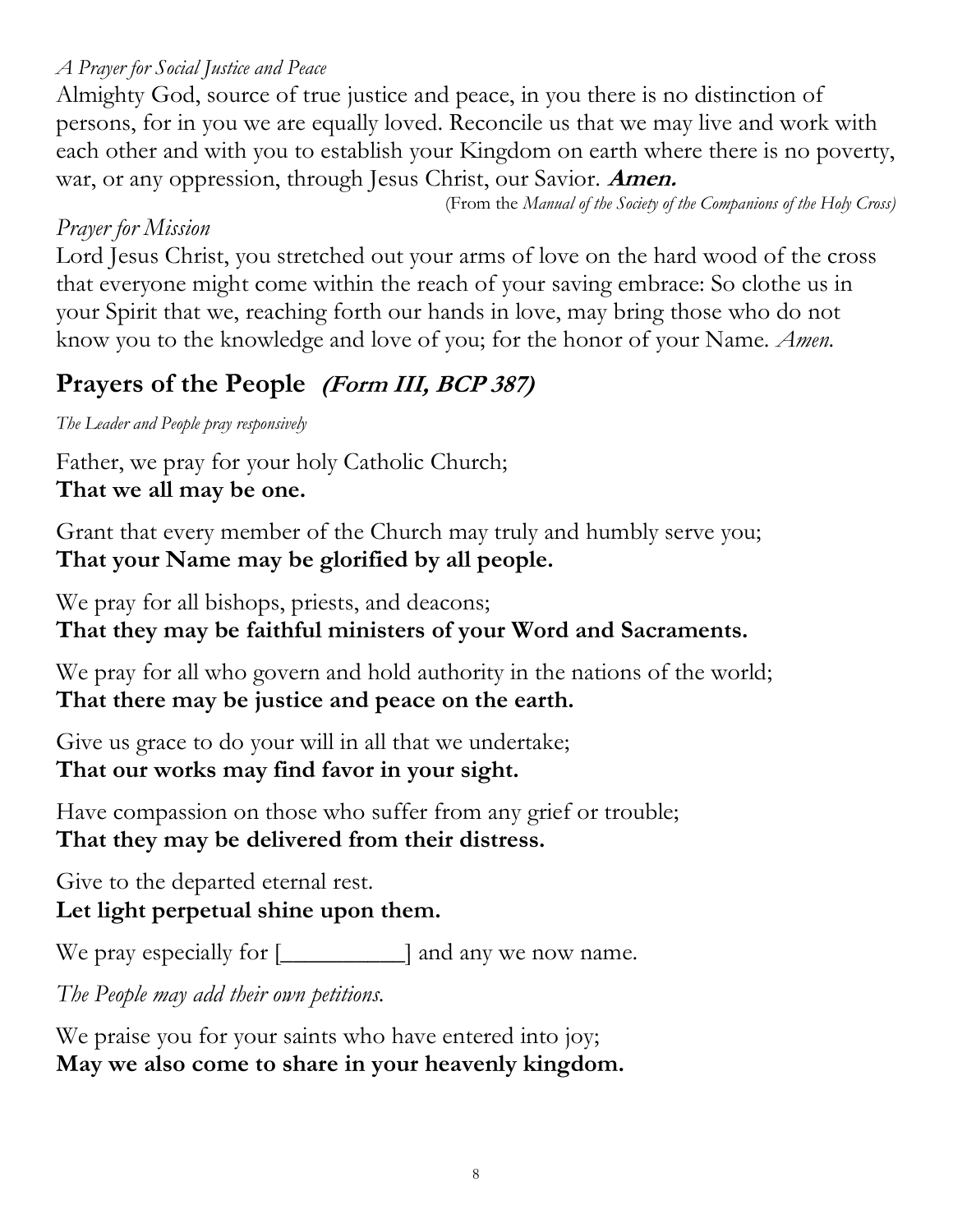Let us pray for our own needs and those of others. We pray especially for and any we now name.

The People may add their own petitions. The Celebrant adds a concluding Collect.

## The Peace

The Officiant says to the people The Peace of the Lord be always with you. People And also with you.

**Announcements** (including birthday  $\mathcal{C}^*$  anniversary prayers)

**The Offertory Hymn** (See hymn board) The People's gifts are collected and placed on the Altar during the Offertory Hymn

#### The General Thanksgiving

#### Officiant and People

Almighty God, Father of all mercies, we your unworthy servants give you humble thanks for all your goodness and loving-kindness to us and to all whom you have made. We bless you for our creation, preservation, and all the blessings of this life; but above all for your immeasurable love in the redemption of the world by our Lord Jesus Christ; for the means of grace, and for the hope of glory. And, we pray, give us such an awareness of your mercies, that with truly thankful hearts we may show forth your praise, not only with our lips, but in our lives, by giving up our selves to your service, and by walking before you in holiness and righteousness all our days; through Jesus Christ our Lord, to whom, with you and the Holy Spirit, be honor and glory throughout all ages. Amen.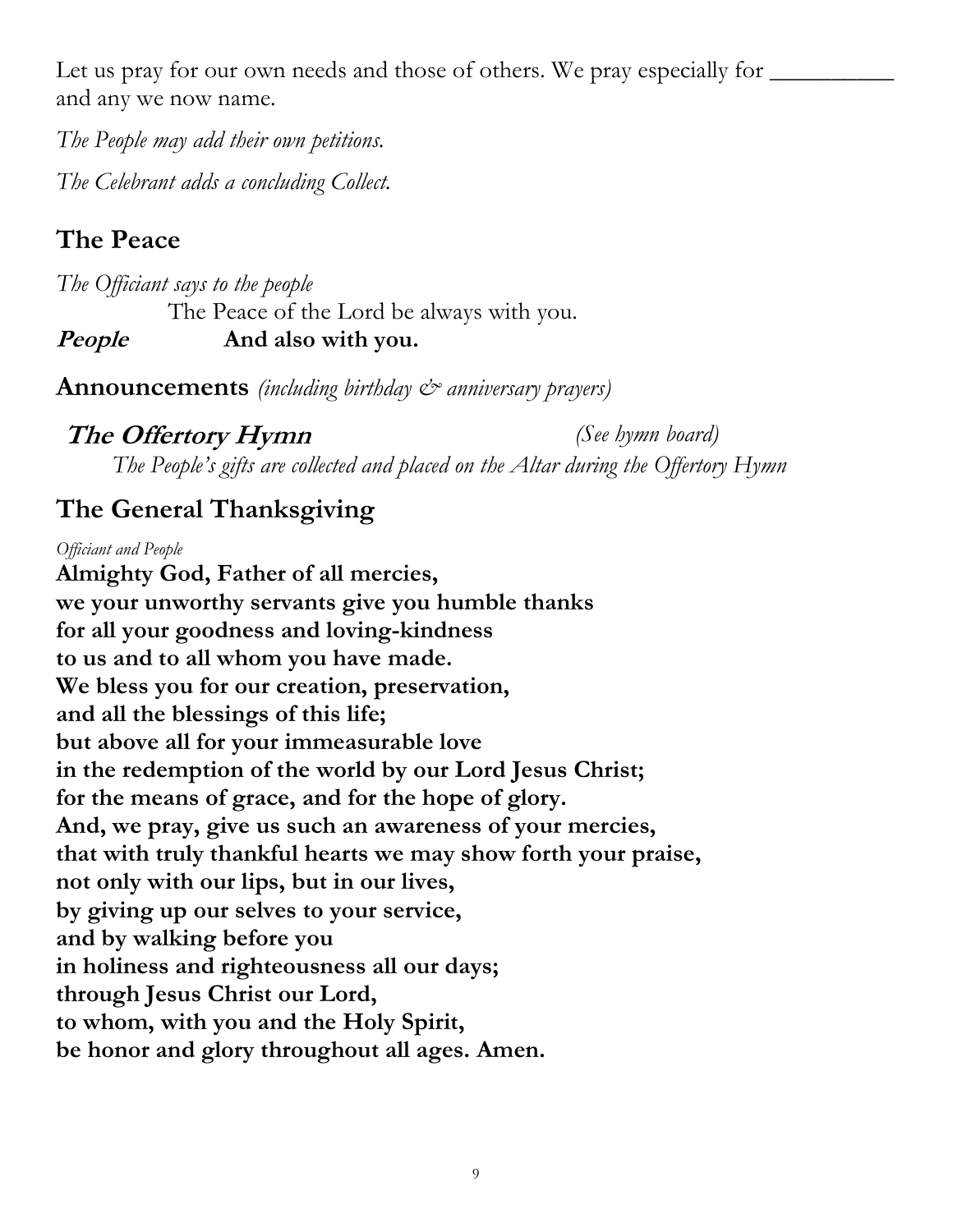The Officiant, if a priest or bishop, may then bless the People, after which follows

#### Officiant Let us bless the Lord. People Thanks be to God.

The Closing Hymn (See hymn board)

The Officiant then concludes with the following

Glory to God whose power, working in us, can do infinitely more than we can ask or imagine: Glory to him from generation to generation in the Church, and in Christ Jesus for ever and ever. Amen. Ephesians 3:20,21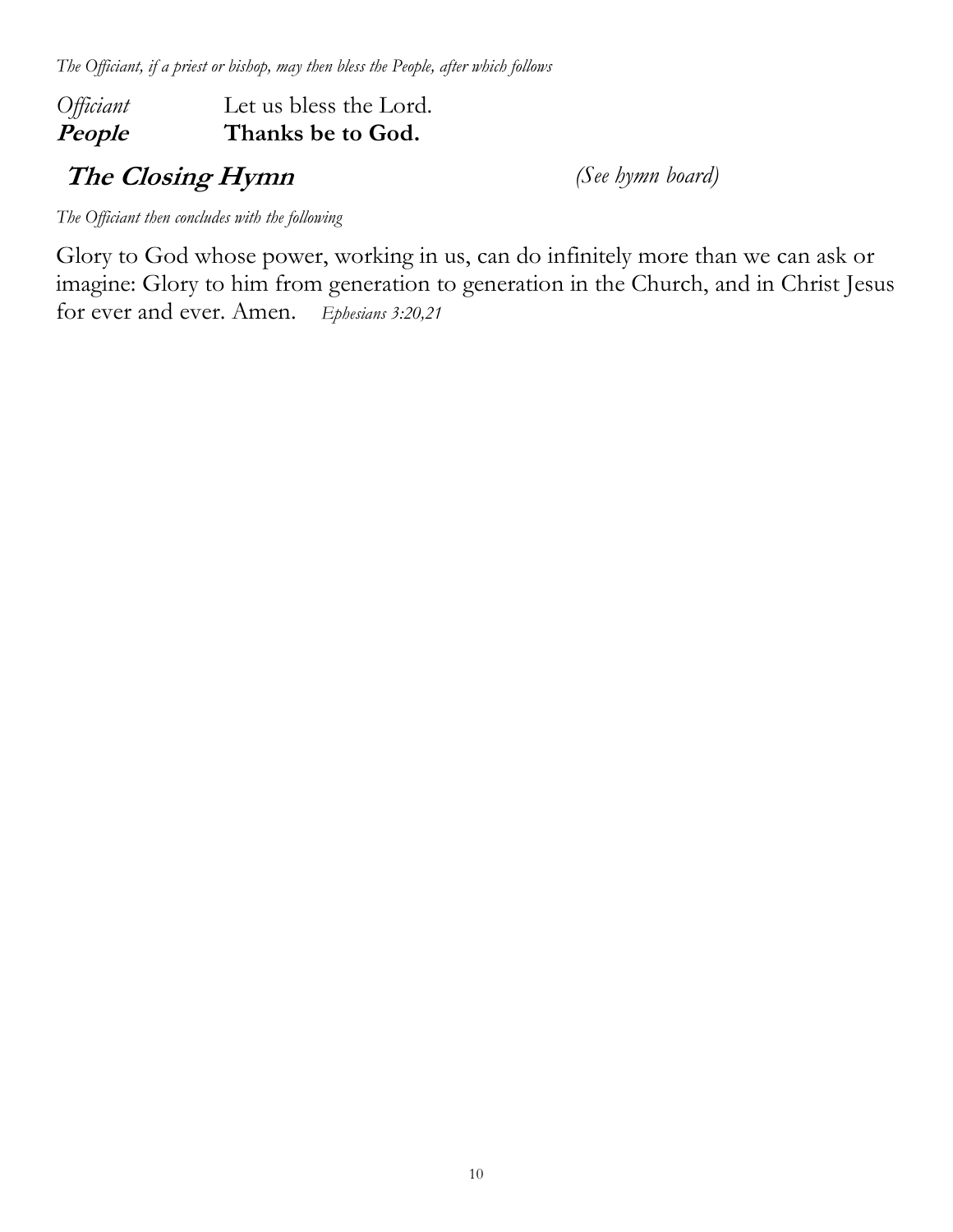#### **8** The Song of Moses *Cantemus Domino*

Exodus 15:1-6, 11-13, 17-18 Especially suitable for use in Easter Season

I will sing to the Lord, for he is lofty and uplifted; \* the horse and its rider has he hurled into the sea. The Lord is my strength and my refuge; \* the Lord has become my Savior. This is my God and I will praise him, \* the God of my people and I will exalt him. The Lord is a mighty warrior; \* Yahweh is his Name. The chariots of Pharaoh and his army has he hurled into the sea; \* the finest of those who bear armor have been drowned in the Red Sea. The fathomless deep has overwhelmed them; \* they sank into the depths like a stone. Your right hand, O Lord, is glorious in might; \* your right hand, O Lord, has overthrown the enemy. Who can be compared with you, O Lord, among the gods?  $*$  who is like you, glorious in holiness, awesome in renown, and worker of wonders? You stretched forth your right hand; \* the earth swallowed them up. With your constant love you led the people you redeemed; \* with your might you brought them in safety to your holy dwelling. You will bring them in and plant them  $*$  on the mount of your possession, The resting-place you have made for yourself, O Lord, \* the sanctuary, O Lord, that your hand has established. The Lord shall reign \* for ever and for ever.

Glory to the Father, and to the Son, and to the Holy Spirit: \* as it was in the beginning, is now, and will be for ever. Amen.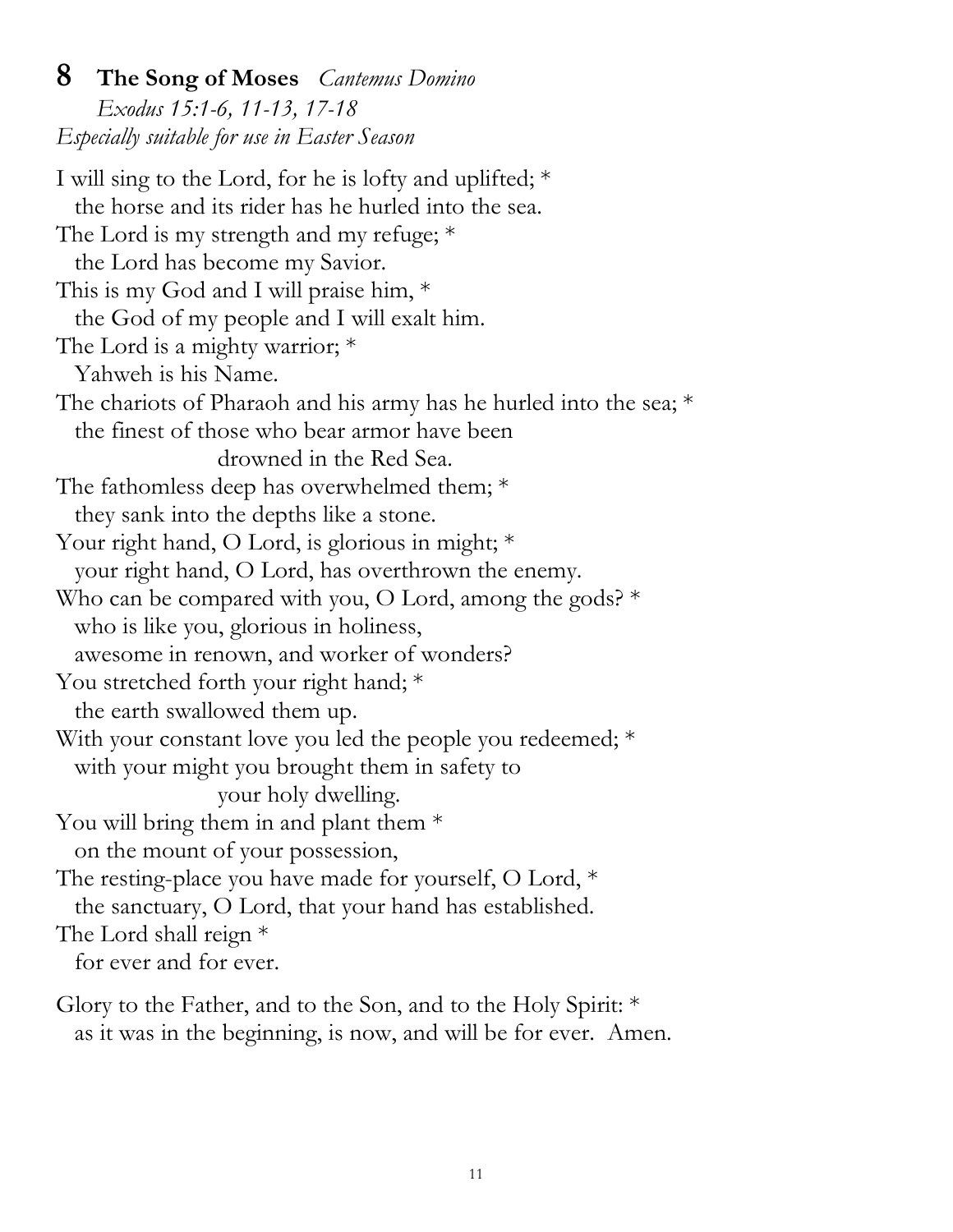#### **9** The First Song of Isaiah  $E_{\text{cce}}$ , Deus Isaiah 12:2-6

Surely, it is God who saves me; \* I will trust in him and not be afraid. For the Lord is my stronghold and my sure defense, \* and he will be my Savior. Therefore you shall draw water with rejoicing  $*$  from the springs of salvation. And on that day you shall say, \* Give thanks to the Lord and call upon his Name; Make his deeds known among the peoples; \* see that they remember that his Name is exalted. Sing the praises of the Lord, for he has done great things,  $*$  and this is known in all the world. Cry aloud, inhabitants of Zion, ring out your joy, \* for the great one in the midst of you is the Holy One of Israel.

Glory to the Father, and to the Son, and to the Holy Spirit: \* as it was in the beginning, is now, and will be for ever. Amen.

#### 10 The Second Song of Isaiah Quaerite Dominum Isaiah 55:6-11

Seek the Lord while he wills to be found; \* call upon him when he draws near. Let the wicked forsake their ways  $*$  and the evil ones their thoughts; And let them turn to the Lord, and he will have compassion, \* and to our God, for he will richly pardon. For my thoughts are not your thoughts, \* nor your ways my ways, says the Lord. For as the heavens are higher than the earth, \* so are my ways higher than your ways, and my thoughts than your thoughts. For as rain and snow fall from the heavens \* and return not again, but water the earth, Bringing forth life and giving growth, \* seed for sowing and bread for eating,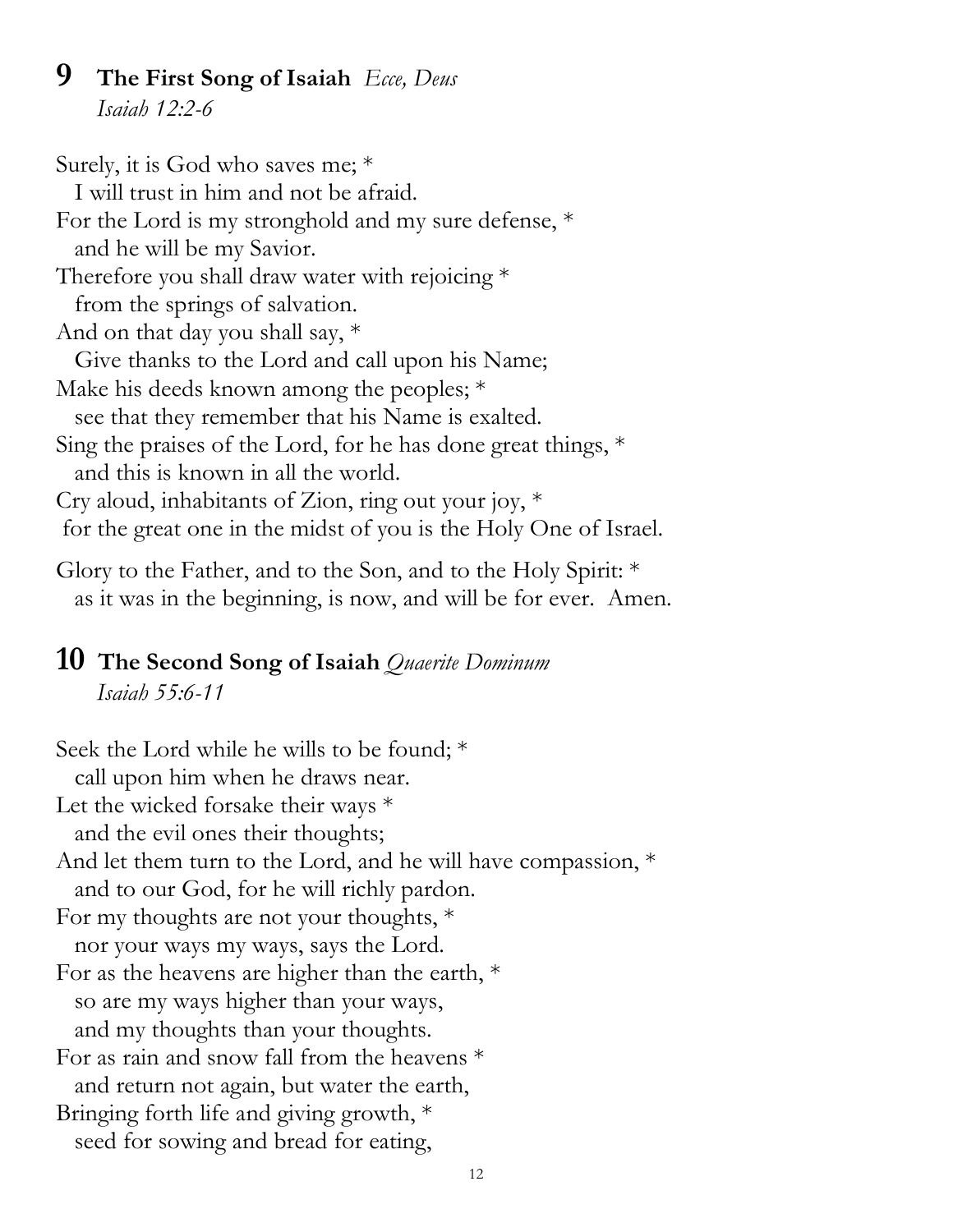So is my word that goes forth from my mouth; \* it will not return to me empty; But it will accomplish that which I have purposed, \*

and prosper in that for which I sent it.

Glory to the Father, and to the Son, and to the Holy Spirit: \* as it was in the beginning, is now, and will be for ever. Amen.

#### **11** The Third Song of Isaiah  $\textit{Surge, illuminare}$ Isaiah 60:1-3, 11a, 14c, 18-19

Arise, shine, for your light has come, \* and the glory of the Lord has dawned upon you. For behold, darkness covers the land; \* deep gloom enshrouds the peoples. But over you the Lord will rise, \* and his glory will appear upon you. Nations will stream to your light, \* and kings to the brightness of your dawning. Your gates will always be open;  $*$  by day or night they will never be shut. They will call you, The City of the Lord, \* The Zion of the Holy One of Israel. Violence will no more be heard in your land, \* ruin or destruction within your borders. You will call your walls, Salvation,  $*$  and all your portals, Praise. The sun will no more be your light by day;  $*$  by night you will not need the brightness of the moon. The Lord will be your everlasting light,  $*$ and your God will be your glory.

Glory to the Father, and to the Son, and to the Holy Spirit: \* as it was in the beginning, is now, and will be for ever. Amen.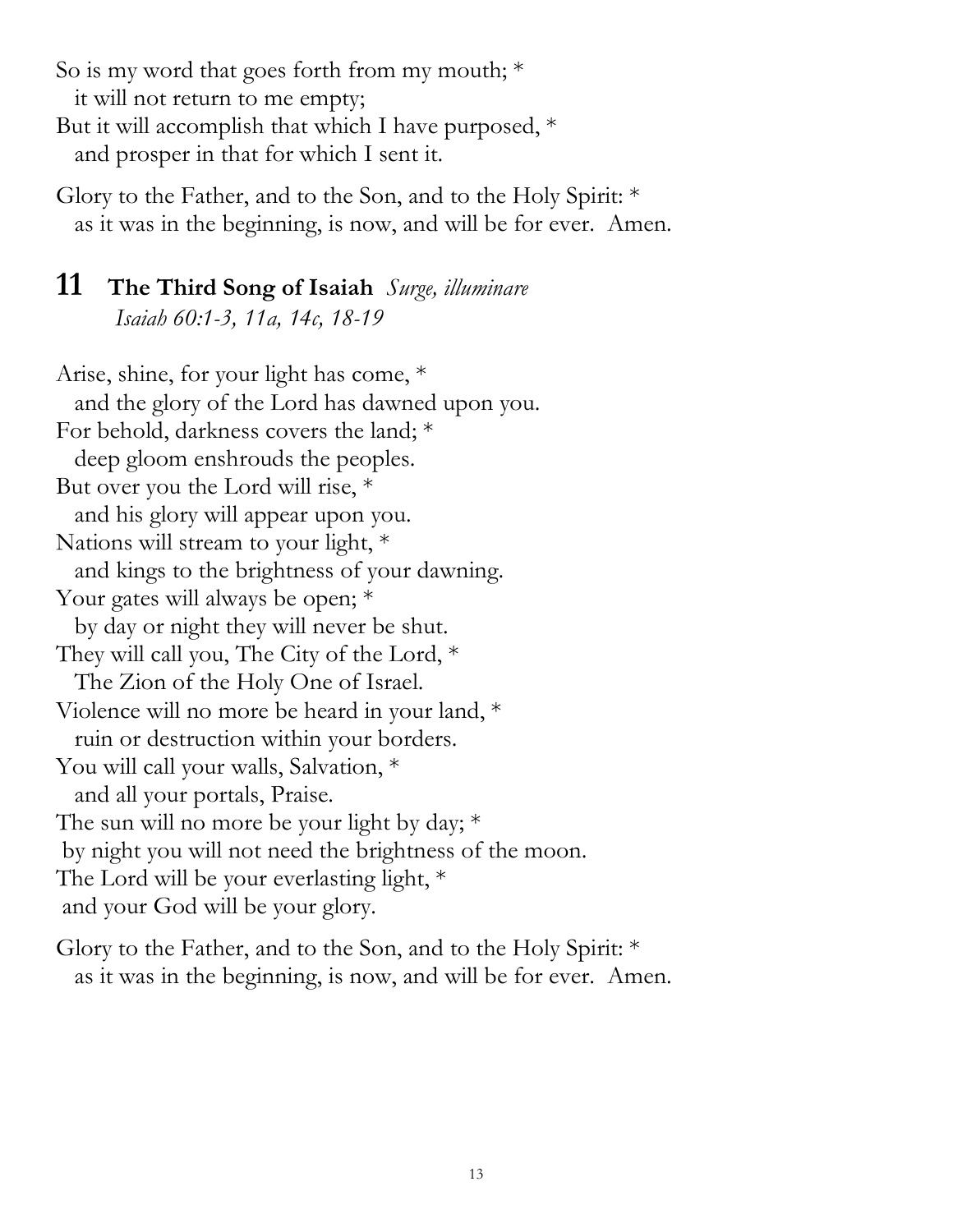## 12 A Song of Creation Benedicite, omnia opera Domini

Song of the Three Young Men, 35-65

One or more sections of this Canticle may be used. Whatever the selection, it begins with the Invocation and concludes with the Doxology.

#### Invocation

Glorify the Lord, all you works of the Lord, \* praise him and highly exalt him for ever. In the firmament of his power, glorify the Lord, \* praise him and highly exalt him for ever.

#### I The Cosmic Order

Glorify the Lord, you angels and all powers of the Lord, \* O heavens and all waters above the heavens. Sun and moon and stars of the sky, glorify the Lord, \* praise him and highly exalt him for ever.

Glorify the Lord, every shower of rain and fall of dew, \* all winds and fire and heat. Winter and summer, glorify the Lord,  $*$ praise him and highly exalt him for ever.

Glorify the Lord, O chill and cold, \* drops of dew and flakes of snow. Frost and cold, ice and sleet, glorify the Lord, \* praise him and highly exalt him for ever. Glorify the Lord, O nights and days, \* O shining light and enfolding dark. Storm clouds and thunderbolts, glorify the Lord, \* praise him and highly exalt him for ever.

#### II The Earth and its Creatures

Let the earth glorify the Lord, \*

 praise him and highly exalt him for ever. Glorify the Lord, O mountains and hills,

and all that grows upon the earth, \*

praise him and highly exalt him for ever.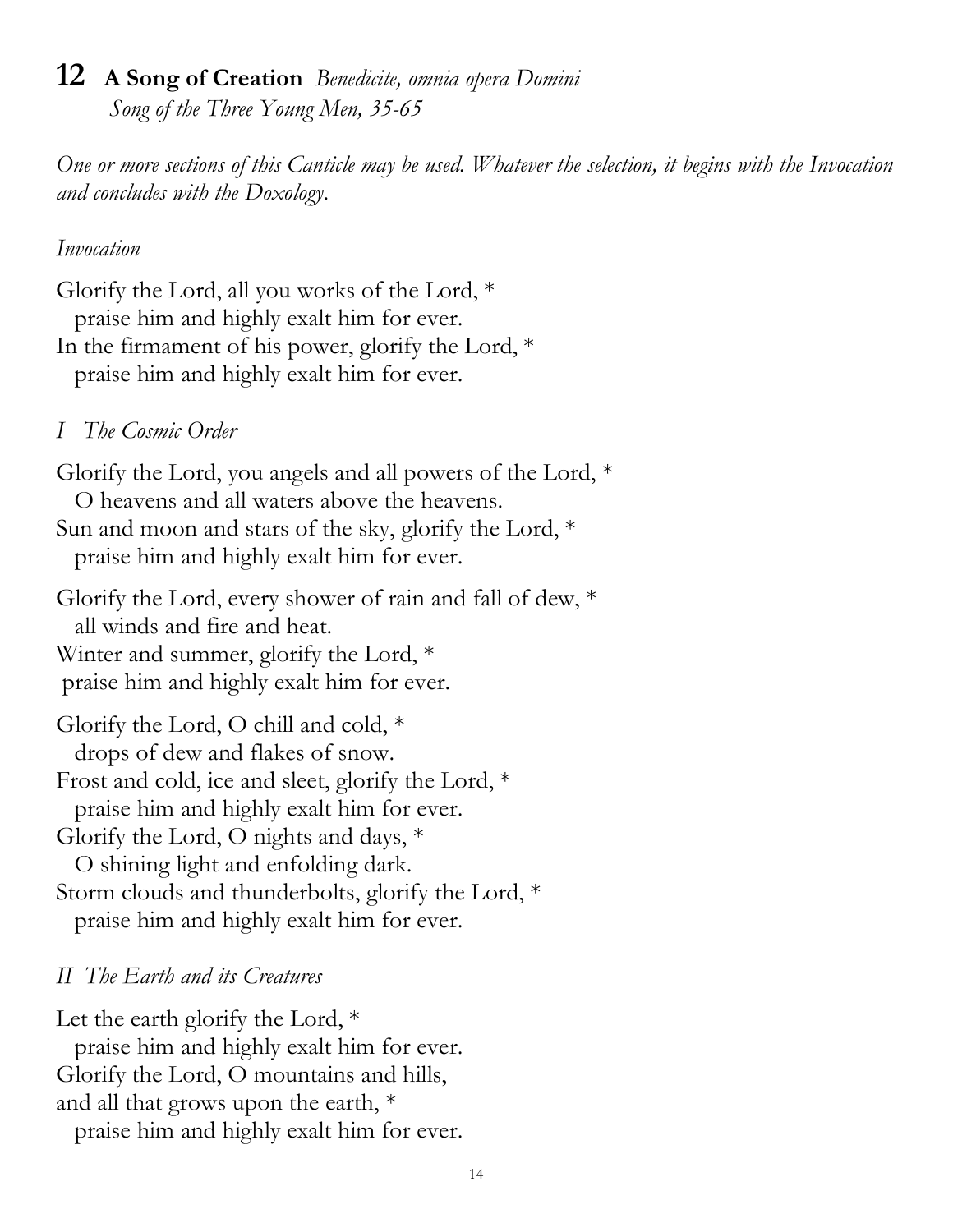Glorify the Lord, O springs of water, seas, and streams, \* O whales and all that move in the waters.

- All birds of the air, glorify the Lord, \* praise him and highly exalt him for ever.
- Glorify the Lord, O beasts of the wild,  $*$ and all you flocks and herds.
- O men and women everywhere, glorify the Lord, \* praise him and highly exalt him for ever.

#### III The People of God

Let the people of God glorify the Lord, \* praise him and highly exalt him for ever. Glorify the Lord, O priests and servants of the Lord, \* praise him and highly exalt him for ever.

- Glorify the Lord, O spirits and souls of the righteous, \* praise him and highly exalt him for ever.
- You that are holy and humble of heart, glorify the Lord, \* praise him and highly exalt him for ever.

#### Doxology

Let us glorify the Lord: Father, Son, and Holy Spirit;  $*$  praise him and highly exalt him for ever. In the firmament of his power, glorify the Lord, \* praise him and highly exalt him for ever.

#### 13 A Song of Praise Benedictus es, Domine Song of the Three Young Men, 29-34

Glory to you, Lord God of our fathers; \* you are worthy of praise; glory to you. Glory to you for the radiance of your holy Name; \* we will praise you and highly exalt you for ever.

Glory to you in the splendor of your temple;  $*$  on the throne of your majesty, glory to you. Glory to you, seated between the Cherubim; \* we will praise you and highly exalt you for ever.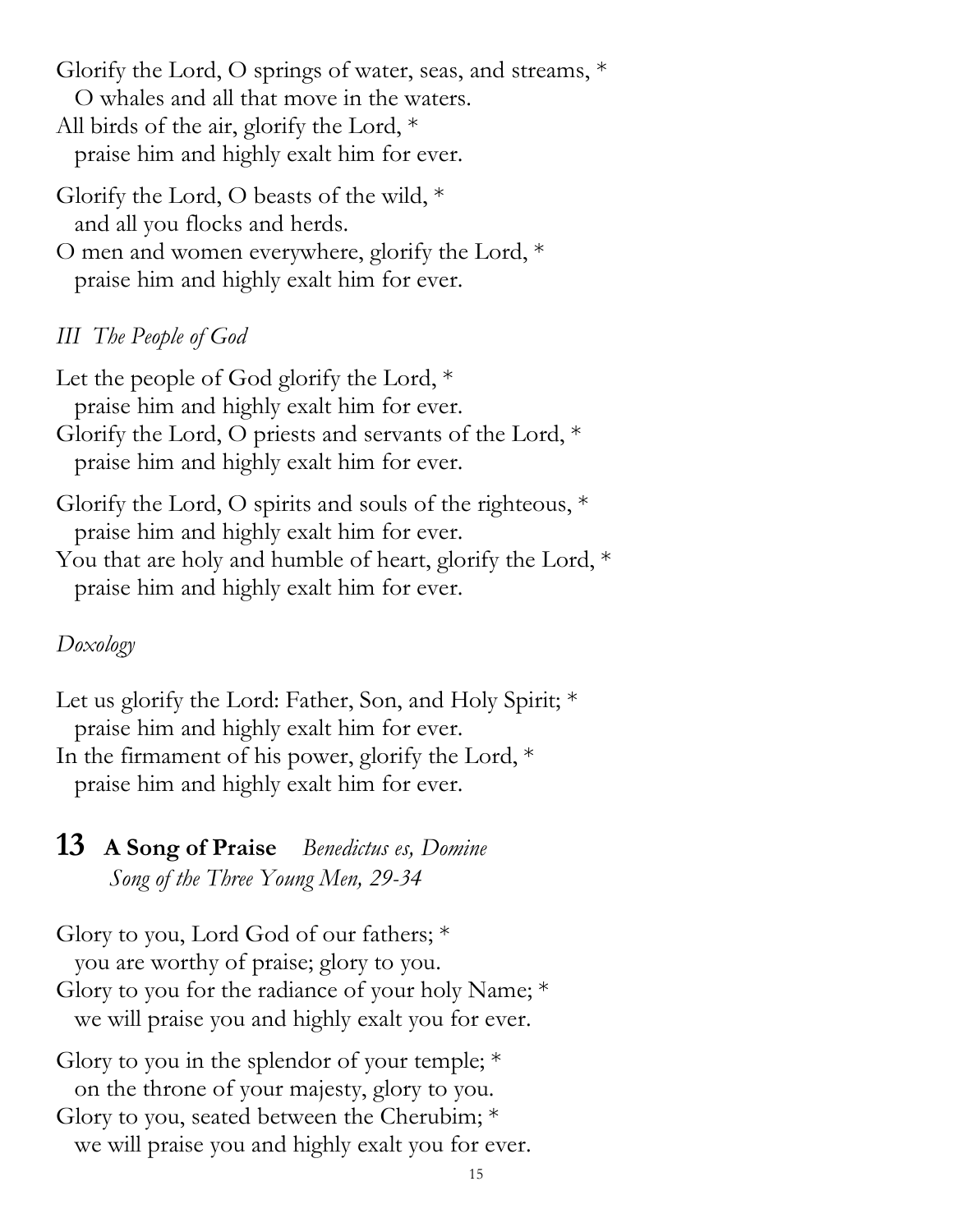Glory to you, beholding the depths;  $*$  in the high vault of heaven, glory to you. Glory to you, Father, Son, and Holy Spirit; \* we will praise you and highly exalt you for ever.

#### 14 A Song of Penitence Kyrie Pantokrator

Prayer of Manasseh, 1-2, 4, 6-7, 11-15

Especially suitable in Lent, and on other penitential occasions

O Lord and Ruler of the hosts of heaven, \* God of Abraham, Isaac, and Jacob, and of all their righteous offspring: You made the heavens and the earth, \* with all their vast array. All things quake with fear at your presence; \* they tremble because of your power. But your merciful promise is beyond all measure; \* it surpasses all that our minds can fathom. O Lord, you are full of compassion, \* long-suffering, and abounding in mercy. You hold back your hand; \* you do not punish as we deserve. In your great goodness, Lord, you have promised forgiveness to sinners, \* that they may repent of their sin and be saved. And now, O Lord, I bend the knee of my heart, \* and make my appeal, sure of your gracious goodness. I have sinned, O Lord, I have sinned, \* and I know my wickedness only too well. Therefore I make this prayer to you: \* Forgive me, Lord, forgive me. Do not let me perish in my sin,  $*$  nor condemn me to the depths of the earth. For you, O Lord, are the God of those who repent, \* and in me you will show forth your goodness.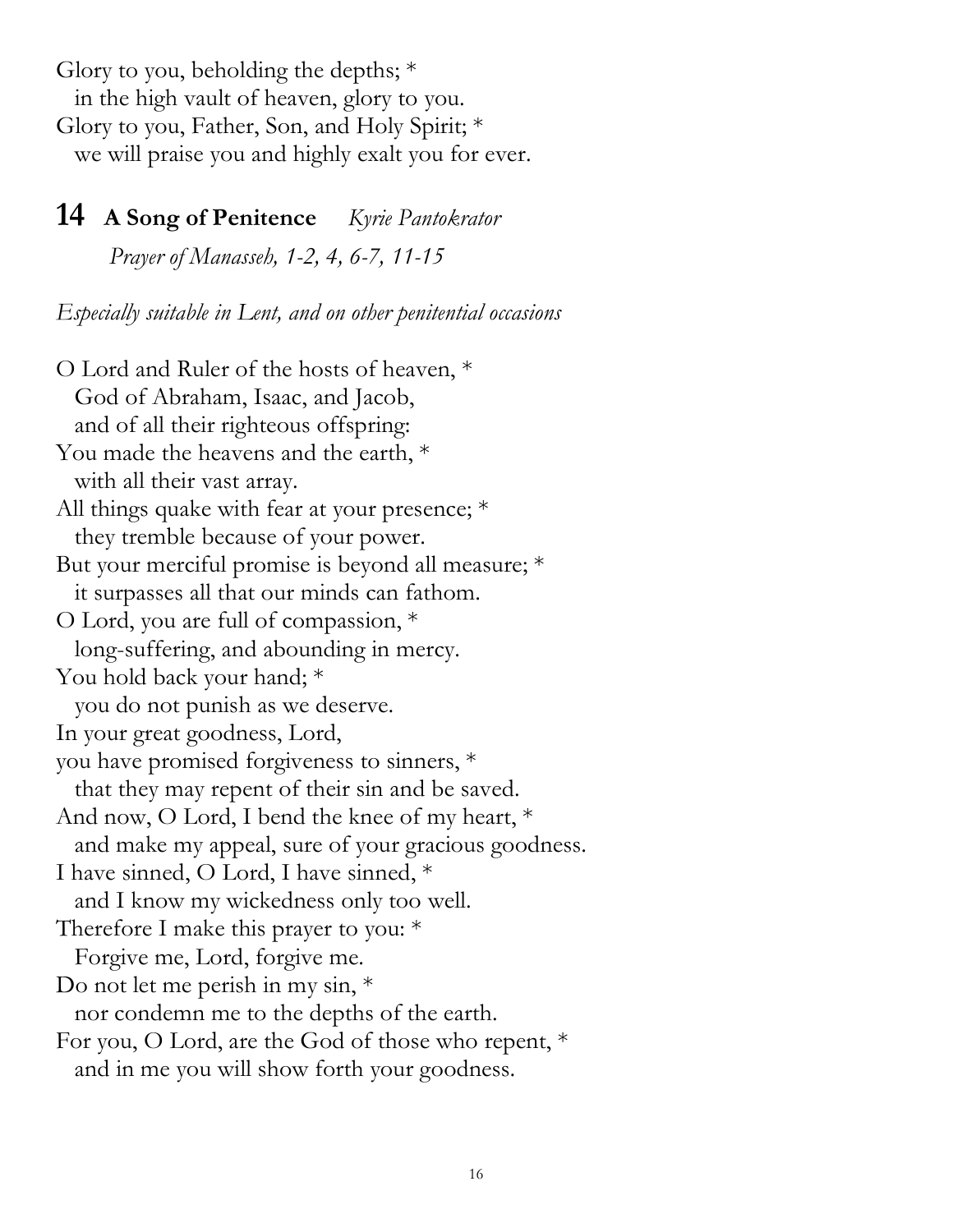Unworthy as I am, you will save me,

in accordance with your great mercy, \*

and I will praise you without ceasing all the days of my life.

For all the powers of heaven sing your praises, \*

and yours is the glory to ages of ages. Amen.

#### 15 The Song of Mary Magnificat Luke 1:46-55

My soul proclaims the greatness of the Lord, my spirit rejoices in God my Savior; \*

 for he has looked with favor on his lowly servant. From this day all generations will call me blessed: \* the Almighty has done great things for me, and holy is his Name. He has mercy on those who fear him \* in every generation. He has shown the strength of his arm,  $*$  he has scattered the proud in their conceit. He has cast down the mighty from their thrones, \* and has lifted up the lowly. He has filled the hungry with good things, \* and the rich he has sent away empty. He has come to the help of his servant Israel, \* for he has remembered his promise of mercy, The promise he made to our fathers, \* to Abraham and his children for ever.

Glory to the Father, and to the Son, and to the Holy Spirit: \* as it was in the beginning, is now, and will be for ever. Amen.

#### 16 The Song of Zechariah Benedictus Dominus Deus Luke 1: 68-79

Blessed be the Lord, the God of Israel; \* he has come to his people and set them free. He has raised up for us a mighty savior, \* born of the house of his servant David.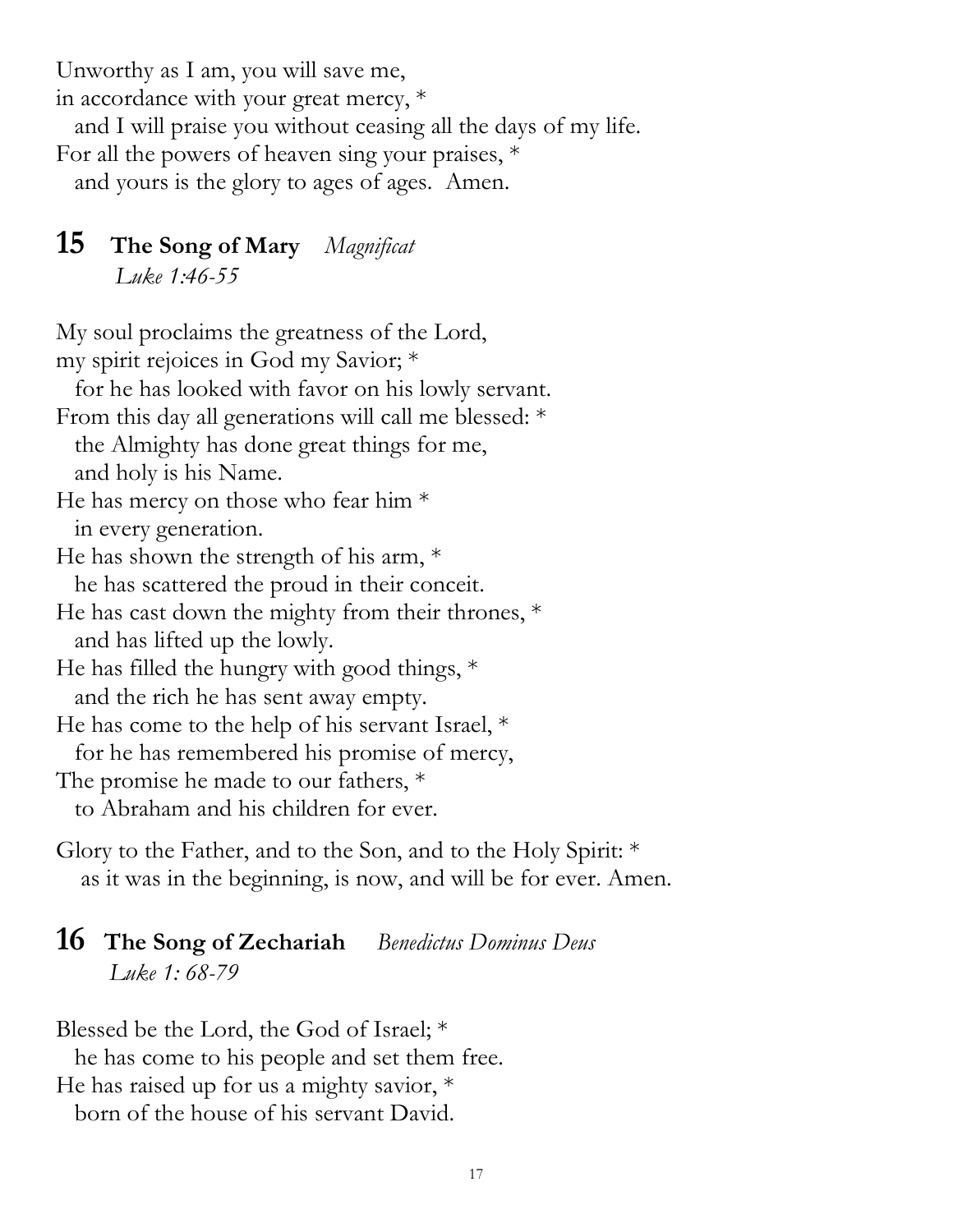Through his holy prophets he promised of old, that he would save us from our enemies, \* from the hands of all who hate us. He promised to show mercy to our fathers \* and to remember his holy covenant. This was the oath he swore to our father Abraham, \* to set us free from the hands of our enemies, Free to worship him without fear,  $*$  holy and righteous in his sight all the days of our life. You, my child, shall be called the prophet of the Most High,  $*$  for you will go before the Lord to prepare his way, To give people knowledge of salvation \* by the forgiveness of their sins. In the tender compassion of our God \* the dawn from on high shall break upon us, To shine on those who dwell in darkness and the shadow of death, \* and to guide our feet into the way of peace.

Glory to the Father, and to the Son, and to the Holy Spirit: \* as it was in the beginning, is now, and will be for ever. Amen.

#### 17 The Song of Simeon Nunc dimittis Luke 2:29-32

Lord, you now have set your servant free  $*$  to go in peace as you have promised; For these eyes of mine have seen the Savior, \* whom you have prepared for all the world to see: A Light to enlighten the nations, \*

and the glory of your people Israel.

Glory to the Father, and to the Son, and to the Holy Spirit: \* as it was in the beginning, is now, and will be for ever. Amen.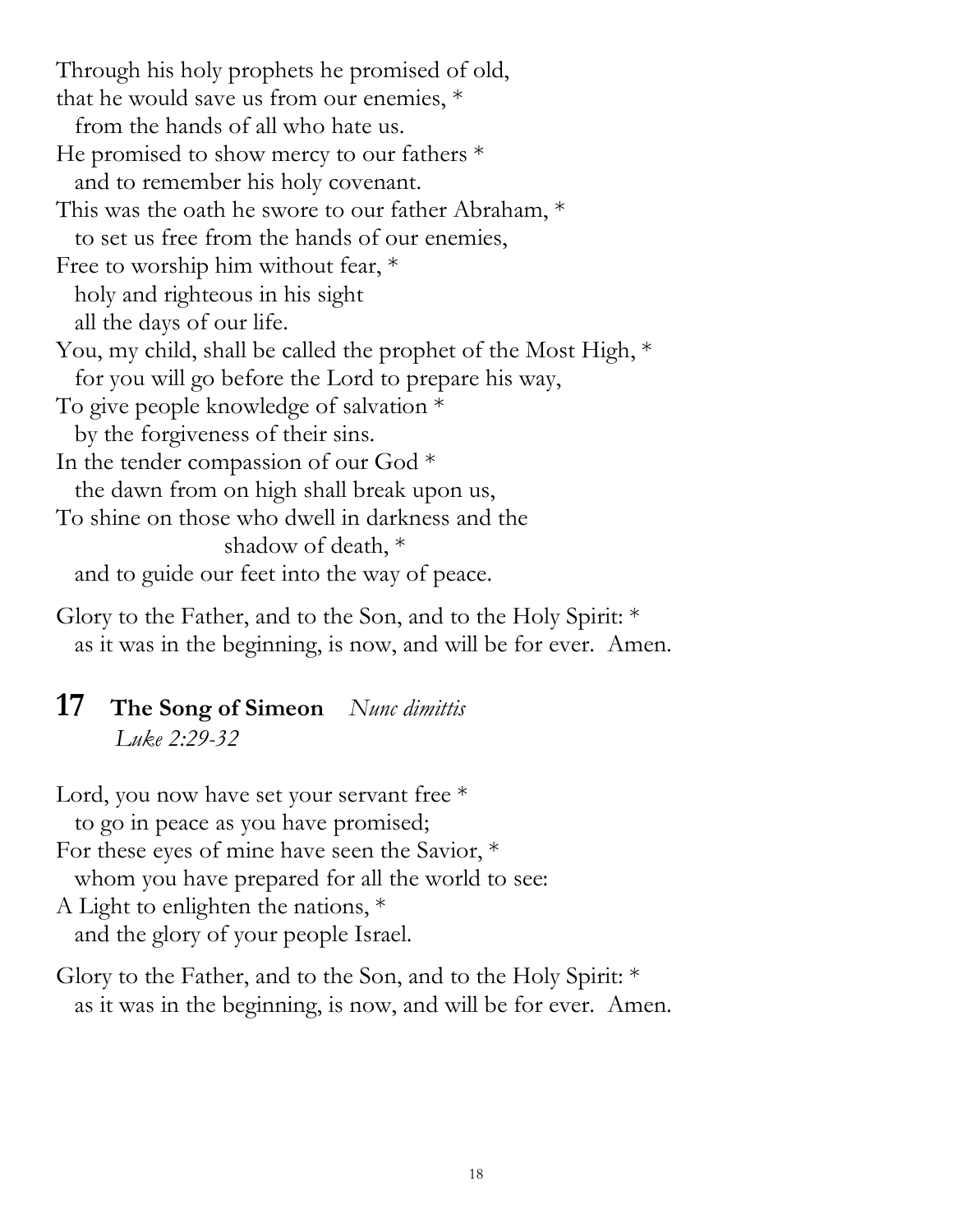#### 18 A Song to the Lamb Dignus es Revelation 4:11; 5:9-10, 13

Splendor and honor and kingly power \* are yours by right, O Lord our God, For you created everything that is, \* and by your will they were created and have their being; And yours by right, O Lamb that was slain, \* for with your blood you have redeemed for God, From every family, language, people, and nation, \* a kingdom of priests to serve our God. And so, to him who sits upon the throne, \* and to Christ the Lamb,

Be worship and praise, dominion and splendor, \* for ever and for evermore.

#### 19 The Song of the Redeemed Magna et mirabilia Revelation 15:3-4

O ruler of the universe, Lord God, great deeds are they that you have done, \* surpassing human understanding. Your ways are ways of righteousness and truth,  $*$  O King of all the ages. Who can fail to do you homage, Lord, and sing the praises of your Name? \* for you only are the Holy One. All nations will draw near and fall down before you, \* because your just and holy works have been revealed.

Glory to the Father, and to the Son, and to the Holy Spirit: \* as it was in the beginning, is now, and will be for ever. Amen.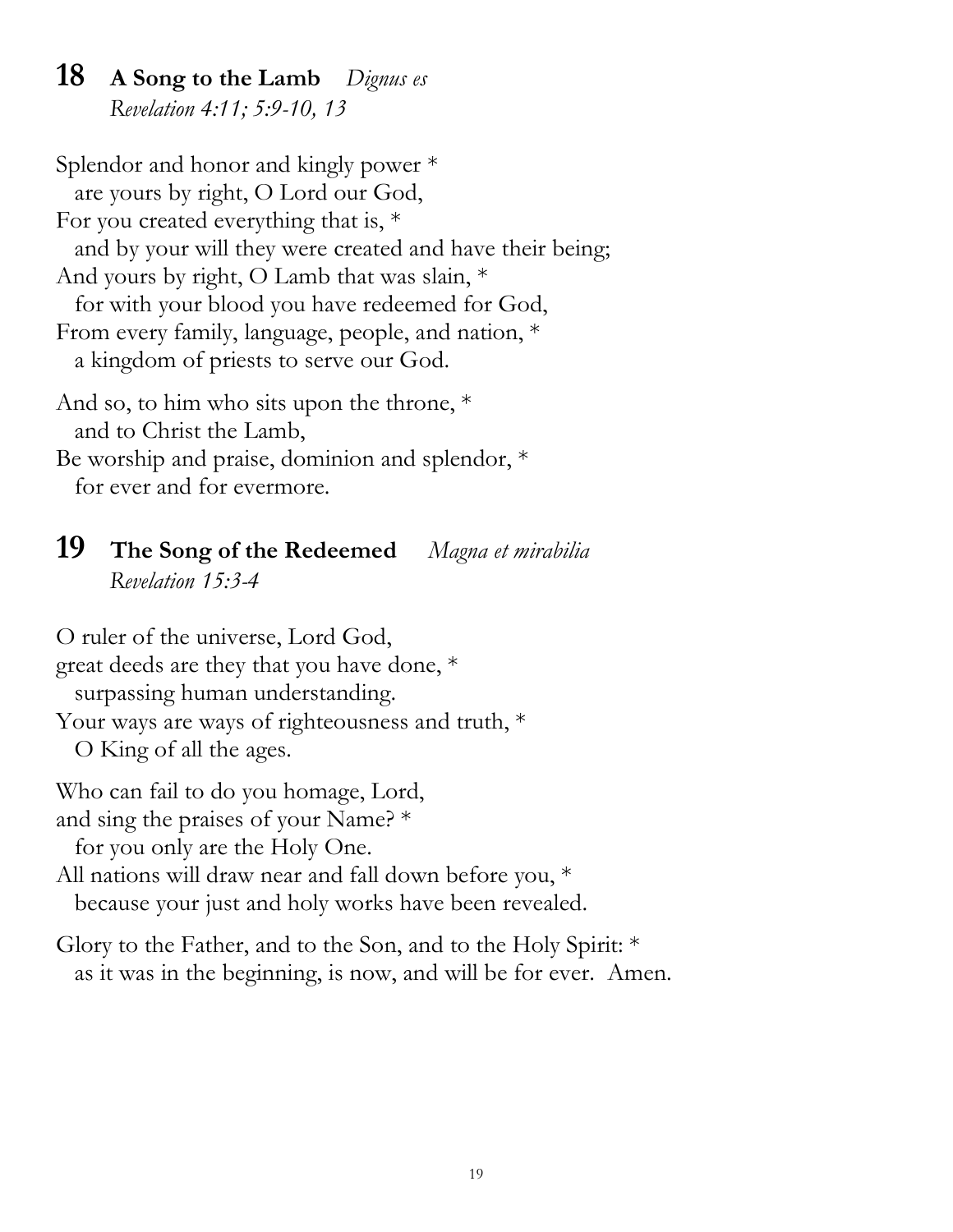#### **20** Glory to God Gloria in excelsis

Glory to God in the highest, and peace to his people on earth. Lord God, heavenly King, almighty God and Father, we worship you, we give you thanks, we praise you for your glory. Lord Jesus Christ, only Son of the Father, Lord God, Lamb of God, you take away the sin of the world; have mercy on us; you are seated at the right hand of the Father; receive our prayer. For you alone are the Holy One, you alone are the Lord, you alone are the Most High, Jesus Christ,

 with the Holy Spirit, in the glory of God the Father. Amen.

#### **21** You are God Te Deum laudamus

You are God: we praise you; You are the Lord: we acclaim you; You are the eternal Father: All creation worships you. To you all angels, all the powers of heaven, Cherubim and Seraphim, sing in endless praise: Holy, holy, holy Lord, God of power and might, heaven and earth are full of your glory. The glorious company of apostles praise you. The noble fellowship of prophets praise you. The white-robed army of martyrs praise you. Throughout the world the holy Church acclaims you; Father, of majesty unbounded,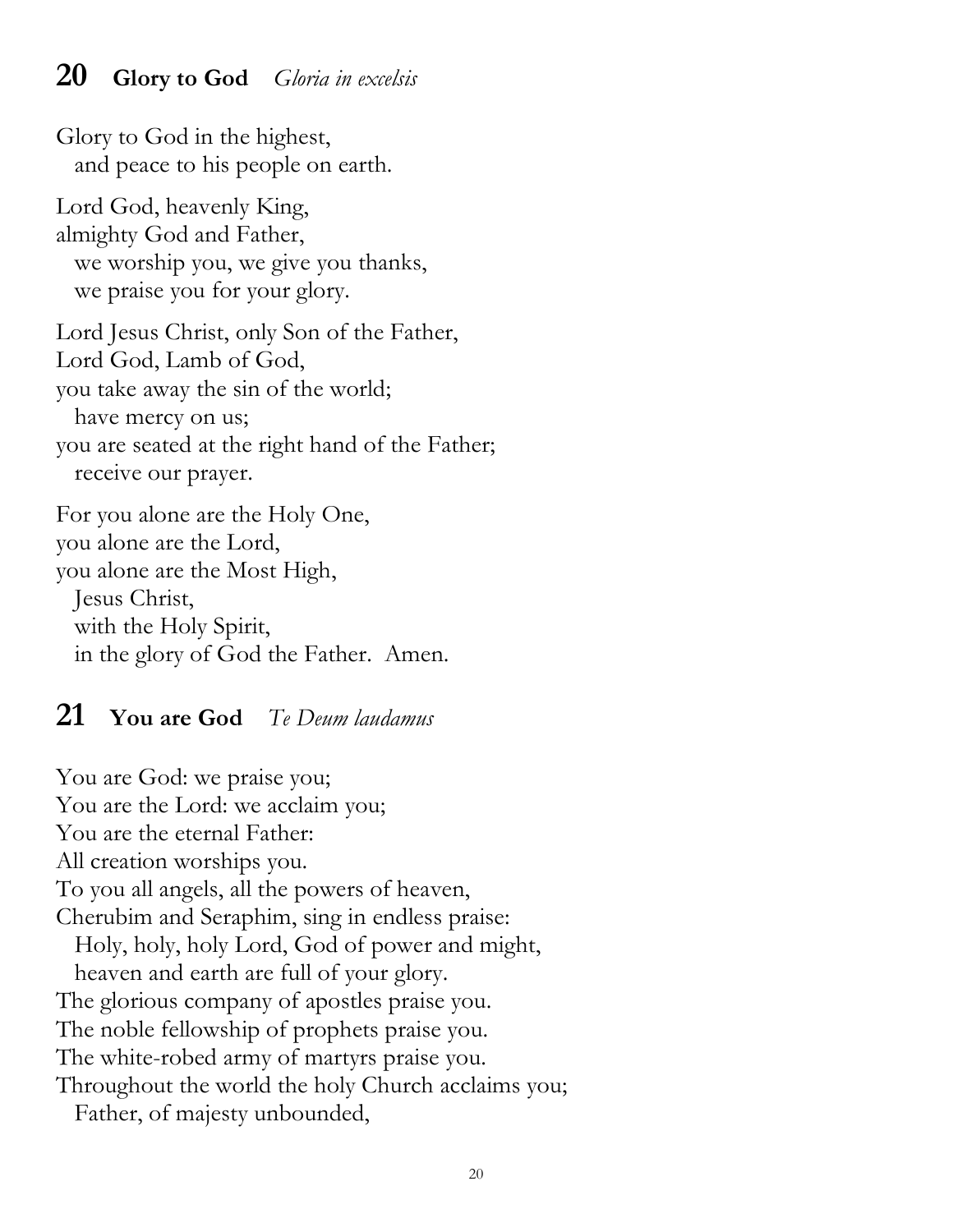your true and only Son, worthy of all worship, and the Holy Spirit, advocate and guide. You, Christ, are the king of glory, the eternal Son of the Father. When you became man to set us free you did not shun the Virgin's womb. You overcame the sting of death and opened the kingdom of heaven to all believers. You are seated at God's right hand in glory. We believe that you will come and be our judge. Come then, Lord, and help your people, bought with the price of your own blood, and bring us with your saints

to glory everlasting.

### Canticle A

A Song of Wisdom Sapientia liberavit Wisdom 10:15-19,20b-21

Wisdom freed from a nation of oppressors \* a holy people and a blameless race. She entered the soul of a servant of the Lord, \* withstood dread rulers with wonders and signs. To the saints she gave the reward of their labors, \* and led them by a marvelous way; She was their shelter by day  $*$  and a blaze of stars by night. She brought them across the Red Sea, \* she led them through mighty waters; But their enemies she swallowed in the waves \* and spewed them out from the depths of the abyss. And then, Lord, the righteous sang hymns to your Name, \* and praised with one voice your protecting hand; For Wisdom opened the mouths of the mute, \* and gave speech to the tongues of a new-born people. Glory to the Father, and to the Son, and to the Holy Spirit: \*

as it was in the beginning, is now, and will be for ever. Amen.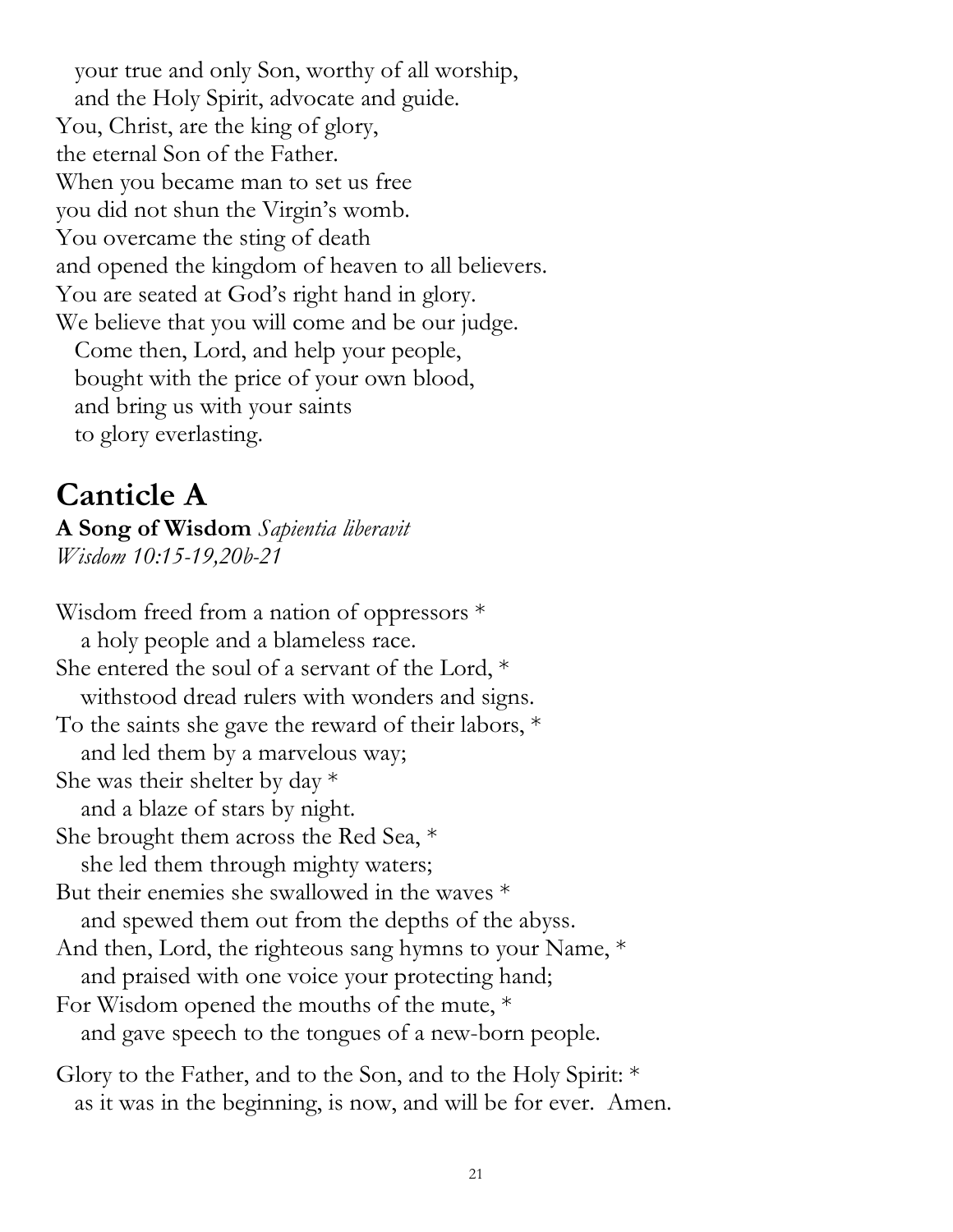#### Canticle B A Song of Pilgrimage Priusquam errarem Ecclesiasticus 51:13-16,20b-22

Before I ventured forth, even while I was very young, \* I sought wisdom openly in my prayer. In the forecourts of the temple I asked for her, \* and I will seek her to the end. From first blossom to early fruit, \* she has been the delight of my heart. My foot has kept firmly to the true path, \* diligently from my youth have I pursued her. I inclined my ear a little and received her; \* I found for myself much wisdom and became adept in her. To the one who gives me wisdom will I give glory, \* for I have resolved to live according to her way. From the beginning I gained courage from her, \* therefore I will not be forsaken. In my inmost being I have been stirred to seek her, \* therefore have I gained a good possession. As my reward the Almighty has given me the gift of language,\* and with it will I offer praise to God.

Glory to the Father, and to the Son, and to the Holy Spirit: \* as it was in the beginning, is now, and will be for ever. Amen.

#### Canticle C The Song of Hannah

1 Samuel 2:1-8

My heart exults in you, O God; \* my triumph song is lifted in you. My mouth derides my enemies, \* for I rejoice in your salvation. There is none holy like you, \* nor any rock to be compared to you, our God. Do not heap up prideful words or speak in arrogance; \*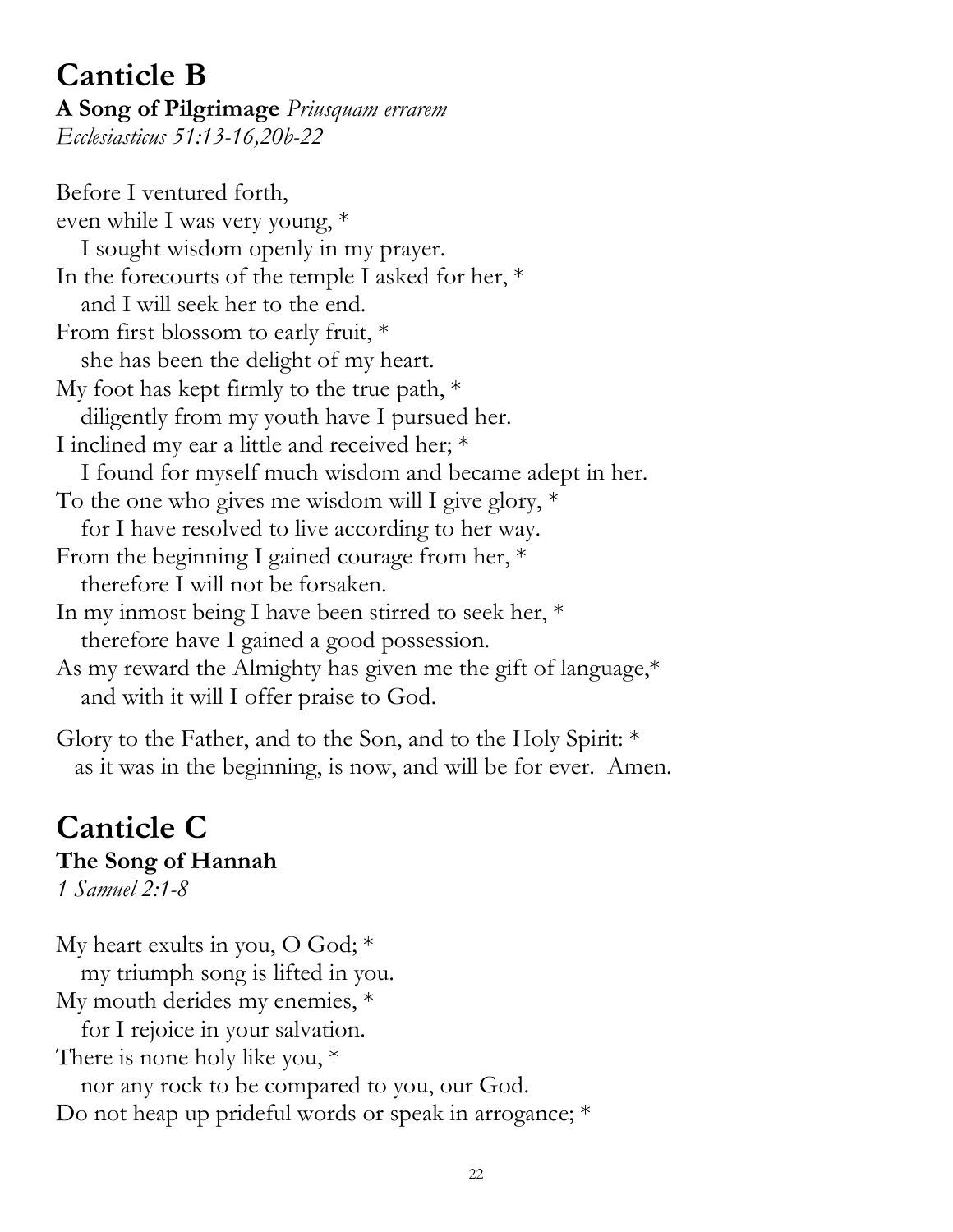Only God is knowing and weighs all actions. The bows of the mighty are broken, \* but the weak are clothed in strength. Those once full now labor for bread, \* those who hungered now are well fed. The childless woman has borne sevenfold, \* while the mother of many is forlorn. God destroys and brings to life, casts down and raises up; \* gives wealth or takes it away, humbles and dignifies. God raises the poor from the dust; \* and lifts the needy from the ash heap To make them sit with the rulers \* and inherit a place of honor. For the pillars of the earth are God's \* on which the whole earth is founded.

Glory to the Father, and to the Son, and to the Holy Spirit: \* as it was in the beginning, is now, and will be for ever. Amen.

## Canticle D

#### A Song of theWilderness

Isaiah 35:1-7,10

The wilderness and the dry land shall be glad, \* the desert shall rejoice and blossom; It shall blossom abundantly, \* and rejoice with joy and singing. They shall see the glory of the Lord, \* the majesty of our God. Strengthen the weary hands, \* and make firm the feeble knees. Say to the anxious, "Be strong, do not fear! \* Here is your God, coming with judgment to save you." Then shall the eyes of the blind be opened, \* and the ears of the deaf be unstopped. Then shall the lame leap like a deer,  $*$  and the tongue of the speechless sing for joy. For waters shall break forth in the wilderness \* and streams in the desert;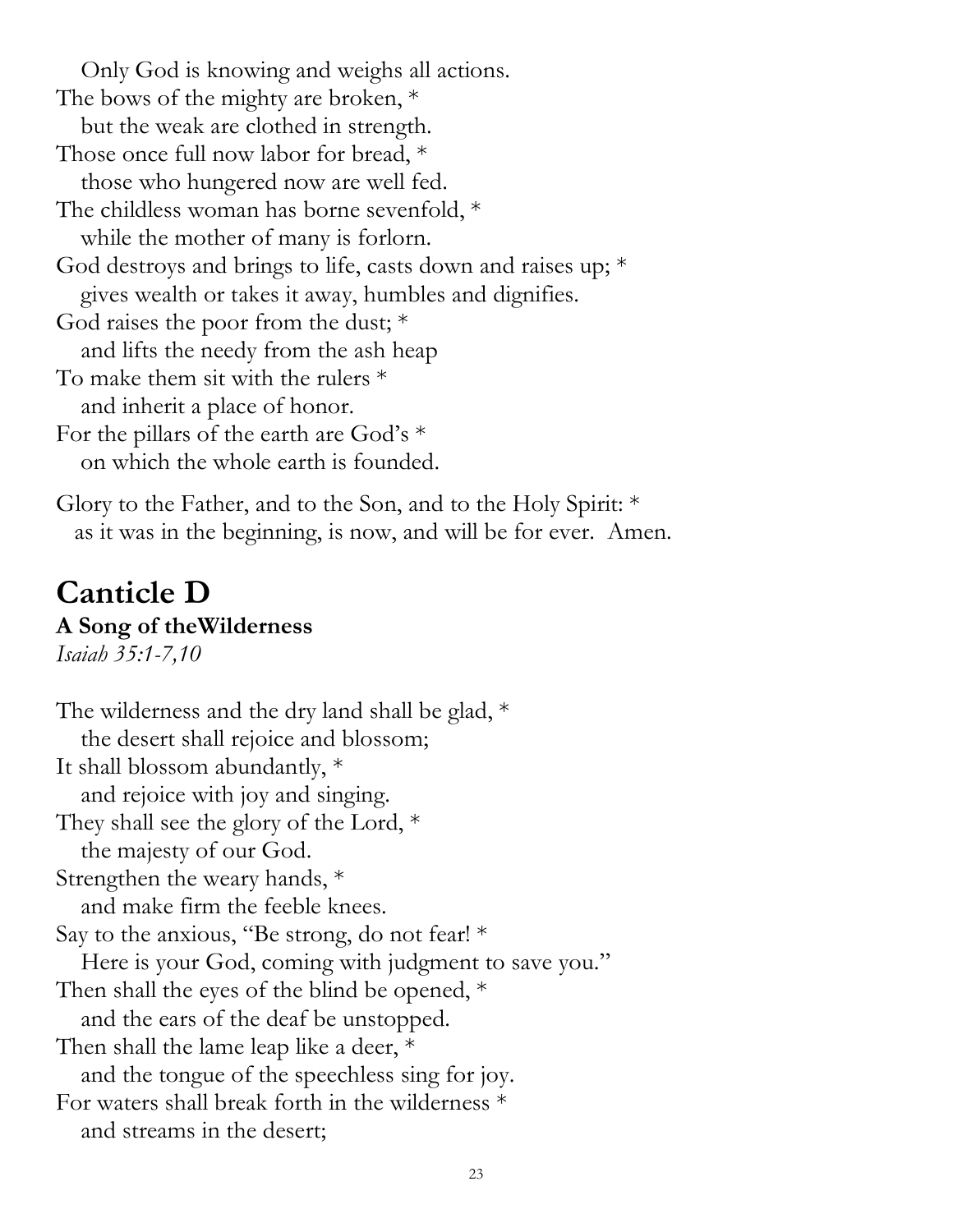The burning sand shall become a pool  $^{\ast}$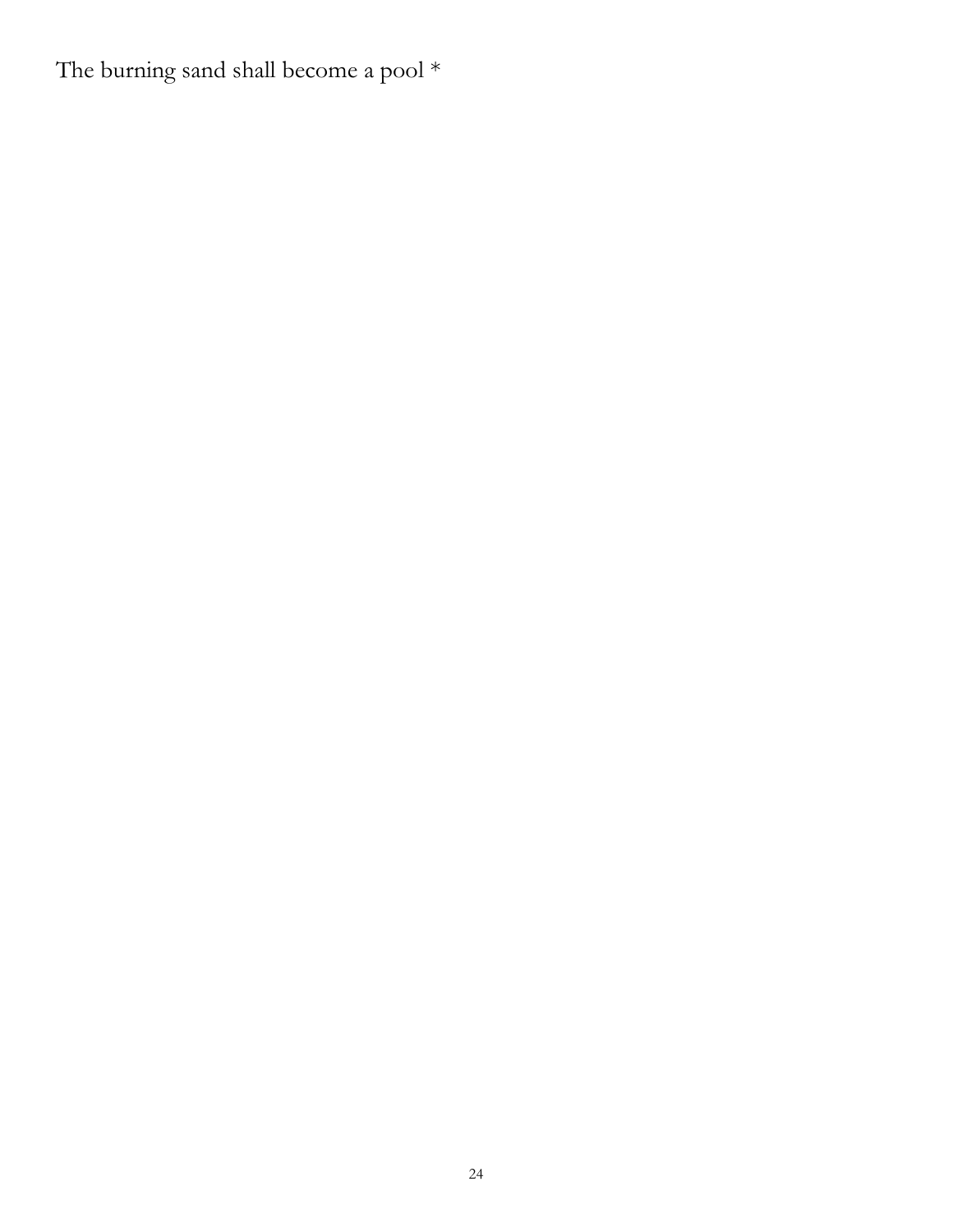and the thirsty ground, springs of water. The ransomed of God shall return with singing, \* with everlasting joy upon their heads. Joy and gladness shall be theirs, \* and sorrow and sighing shall flee away.

Glory to the Father, and to the Son, and to the Holy Spirit: \* as it was in the beginning, is now, and will be for ever. Amen.

## Canticle E

## A Song of Jerusalem Our Mother

Isaiah 66:10-14

Rejoice with Jerusalem and be glad for her \* all you who love her, Rejoice, rejoice with her, \* all you who mourn over her, That you may drink deeply with delight  $*$  from her comforting breast. For thus says our God, \* "I will extend peace to her like a river, the wealth of nations like an overflowing stream. "You shall nurse and be carried on her arm, and you shall nestle in her lap. "As a mother comforts her child, so will I comfort you; \* you shall be comforted in Jerusalem. "You shall see, and your heart shall rejoice, \* you shall flourish like the grass of the fields."

Glory to the Father, and to the Son, and to the Holy Spirit: \* as it was in the beginning, is now, and will be for ever. Amen.

## Canticle F

A Song of Lamentation Lamentations 1:12,16; 3:19,22-24,26

Is it nothing to you, all you who pass by?  $*$  Look and see if there is any sorrow like my sorrow, Which was brought upon me, \* inflicted by God's fierce anger.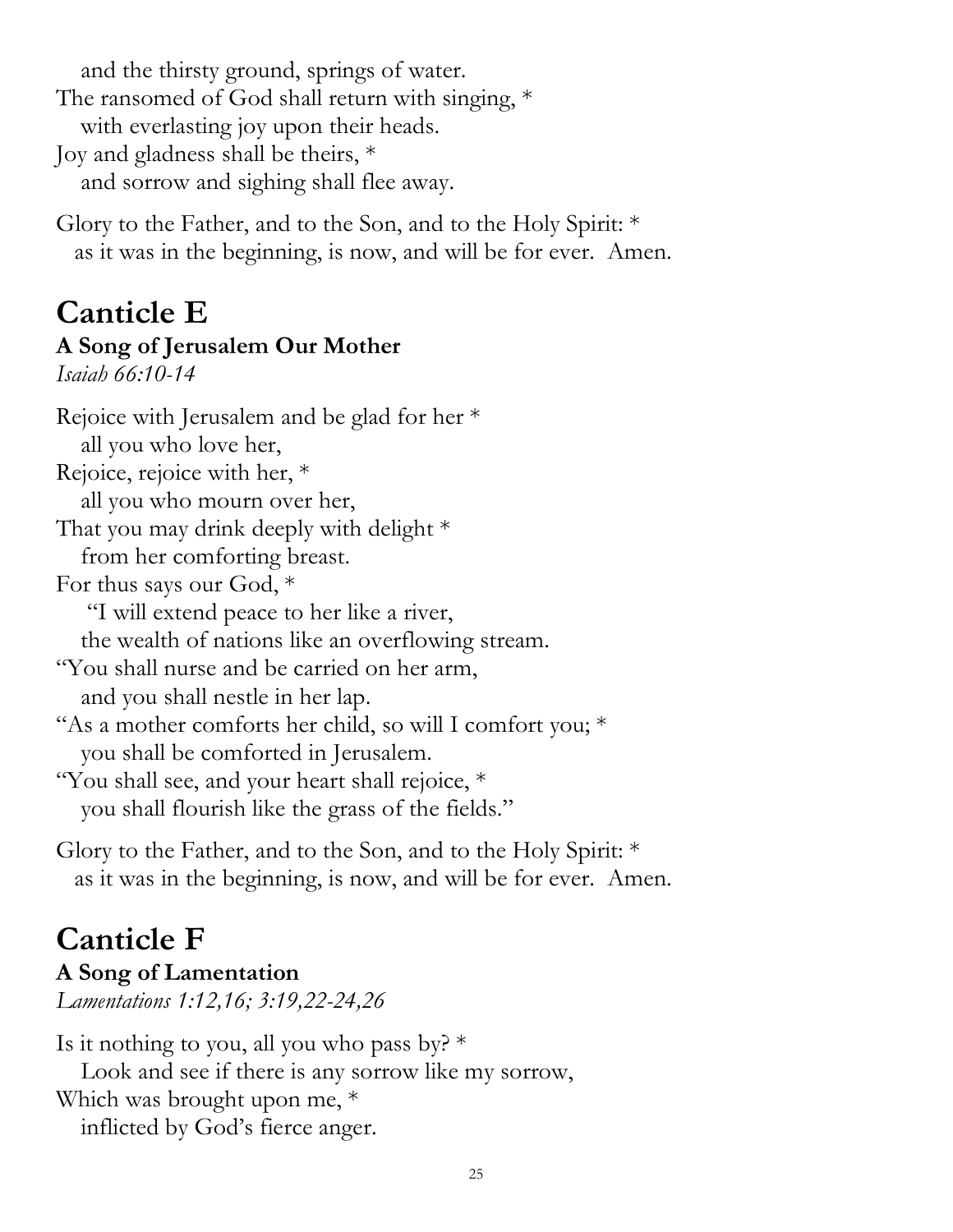For these things I weep; my eyes flow with tears,  $*$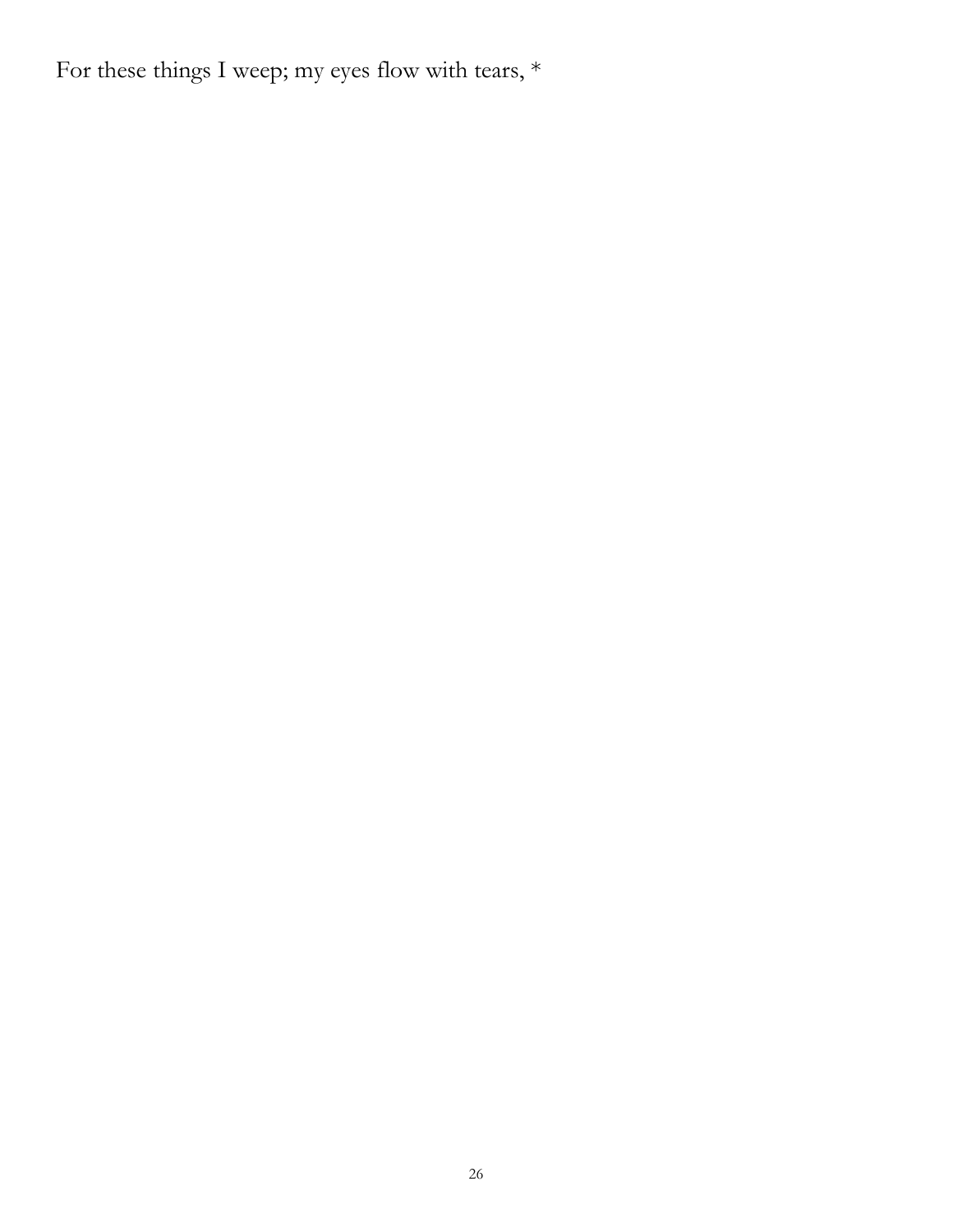for a comforter is far from me, one to revive my courage. Remember my affliction and my bitterness, \* wormwood and gall! The steadfast love of God never ceases, \* God's mercies never end. They are new every morning; \* great is your faithfulness. "God is my portion," says my soul, \* "therefore will I hope in God." It is good that we should wait quietly  $*$ for the coming of God's salvation.

Glory to the Father, and to the Son, and to the Holy Spirit: \* as it was in the beginning, is now, and will be for ever. Amen.

#### Canticle G A Song of Ezekiel Ezekiel 36:24-28

I will take you from among all nations; \* and gather you from all lands to bring you home. I will sprinkle clean water upon you; \* and purify you from false gods and uncleanness. A new heart I will give you \* and a new spirit put within you. I will take the stone heart from your chest \* and give you a heart of flesh. I will help you walk in my laws \* and cherish my commandments and do them. You shall be my people, \* and I will be your God. Glory to the Father, and to the Son, and to the Holy Spirit: \*

as it was in the beginning, is now, and will be for ever. Amen.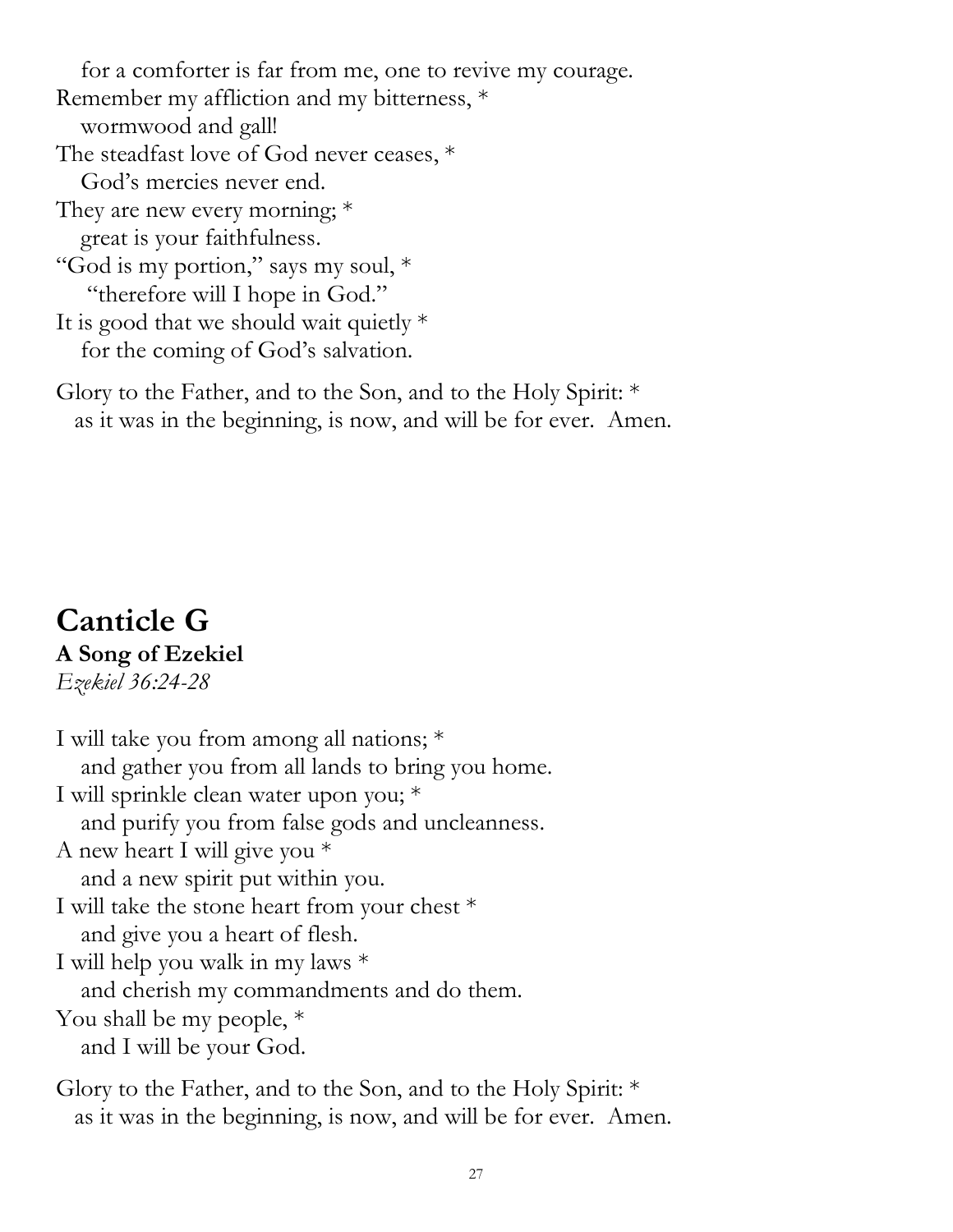## Canticle H A Song of Hosea

Hosea 6:1-3

Come, let us return to our God, \* who has torn us and will heal us. God has struck us and will bind up our wounds, \* after two days revive us, On the third day restore us, \* that in God's presence we may live. Let us humble ourselves, let us strive to know the Lord, \* whose justice dawns like morning light, its dawning as sure as the sunrise. God's justice will come to us like a shower, \* like spring rains that water the earth.

Glory to the Father, and to the Son, and to the Holy Spirit: \* as it was in the beginning, is now, and will be for ever. Amen.

## Canticle I A Song of Jonah

Jonah 2:2-7,9

I called to you, O God, out of my distress, and you answered me; \* out of the belly of Sheol I cried, and you heard my voice. You cast me into the deep, into the heart of the seas, \* and the flood surrounded me; all your waves and billows passed over me. Then I said, "I am driven away from your sight; \* how shall I ever look again upon your holy temple?" The waters closed in over me, the deep was round about me; \* weeds were wrapped around my head at the roots of the mountains. I went down to the land beneath the earth, \* yet you brought up my life from the depths, O God. As my life was ebbing away, I remembered you, O God, \* and my prayer came to you, into your holy temple. With the voice of thanksgiving, I will sacrifice to you; \* what I have vowed I will pay, for deliverance belongs to the Lord! Glory to the Father, and to the Son, and to the Holy Spirit: \* as it was in the beginning, is now, and will be for ever. Amen.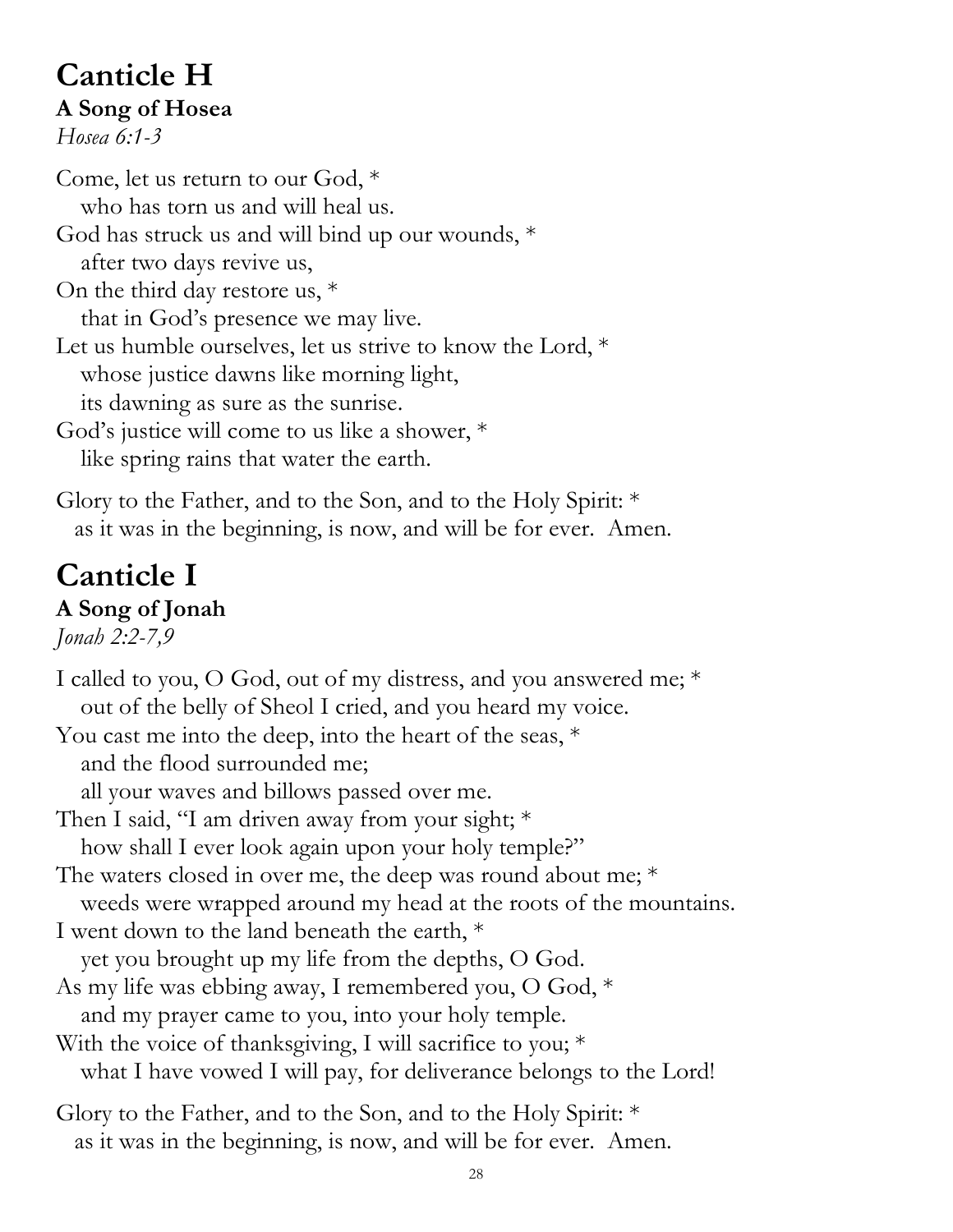#### Canticle J A Song of Judith Judith 16:13-16

I will sing a new song to my God, \* for you are great and glorious, wonderful in strength, invincible. Let the whole creation serve you,  $*$  for you spoke and all things came into being. You sent your breath and it formed them,  $*$  no one is able to resist your voice. Mountains and seas are stirred to their depths, \* rocks melt like wax at your presence. But to those who fear you, \* you continue to show mercy. No sacrifice, however fragrant, can please you, \* but whoever fears the Lord shall stand in your sight for ever.

Glory to the Father, and to the Son, and to the Holy Spirit: \* as it was in the beginning, is now, and will be for ever. Amen.

## Canticle K

#### A Song of Our Adoption

Ephesians 1:3-10

Blessed are you, the God and Father of our Lord Jesus Christ, \* for you have blessed us in Christ with every spiritual blessing in the heavenly places. Before the world was made, you chose us to be yours in Christ, \* that we should be holy and blameless before you. You destined us for adoption as your children through Jesus Christ,\* according to the good pleasure of your will, To the praise of your glorious grace, \* that you have freely given us in the Beloved. In you, we have redemption through the blood of Christ, the forgiveness of our sins, According to the riches of your grace \* which you have lavished upon us. You have made known to us, in all wisdom and insight,  $*$ the mystery of your will,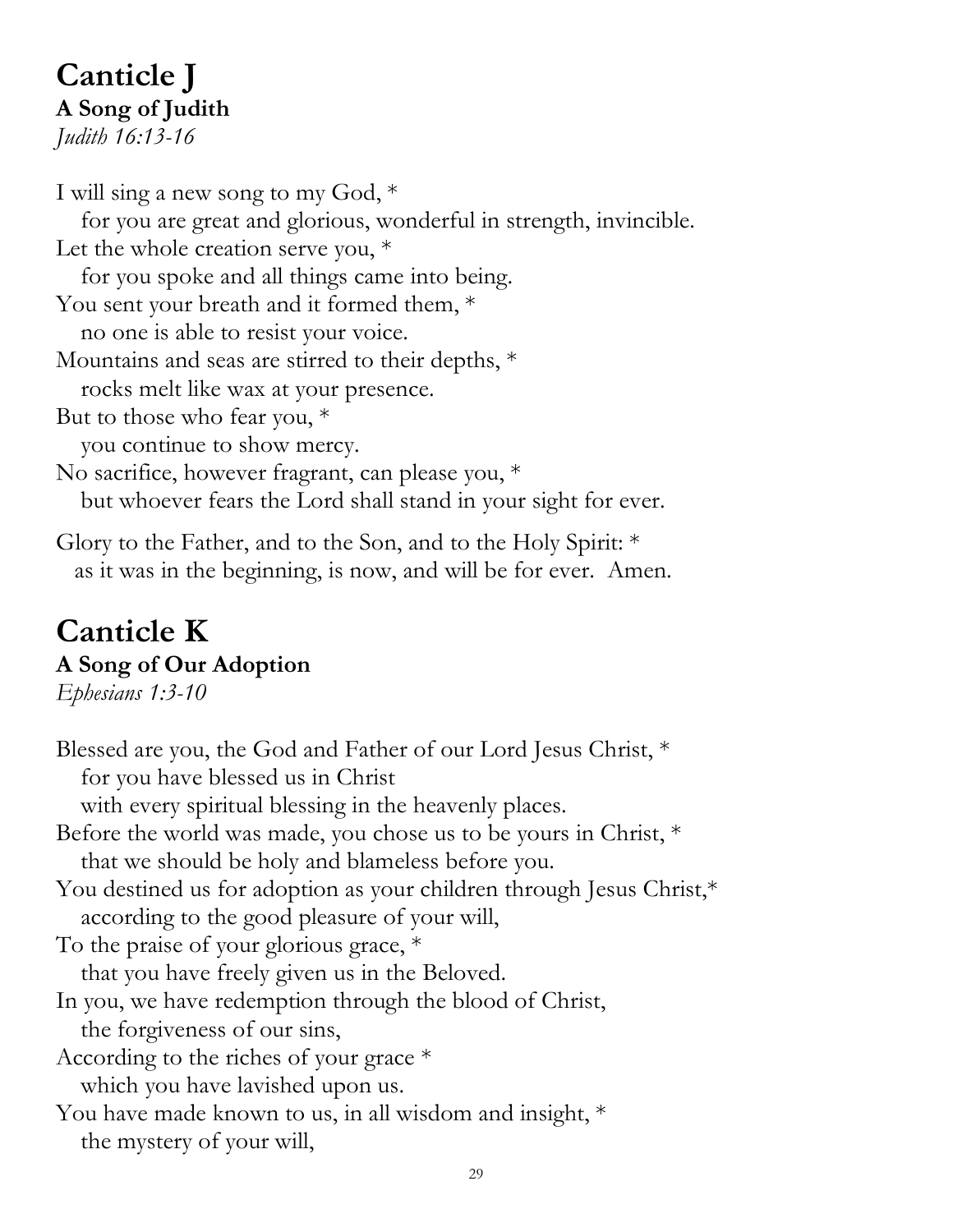According to your good pleasure which you set forth in Christ, \* as a plan for the fullness of time,

To gather together all things in Christ, \* things in heaven and things on earth.

Glory to the Father, and to the Son, and to the Holy Spirit: \* as it was in the beginning, is now, and will be for ever. Amen.

#### Canticle L A Song of Christ's Humility

Philippians 2:6-11

Though in the form of God, \* Christ Jesus did not cling to equality with God, But emptied himself, taking the form of a servant, \* and was born in human likeness. Being found in human form, he humbled himself \* and became obedient to death, even death on a cross. Therefore, God has highly exalted him \* and given him the name above every name, That at the name of Jesus, every knee shall bow, \* in heaven and on earth and under the earth, And every tongue confess that Jesus Christ is Lord, \* to the glory of God the Father.

Glory to the Father, and to the Son, and to the Holy Spirit: \* as it was in the beginning, is now, and will be for ever. Amen.

#### CanticleM A Song of Faith 1 Peter 1:3-4,18-21

Blessed be the God and Father of our Lord Jesus Christ, \* by divine mercy we have a new birth into a living hope; Through the resurrection of Jesus Christ from the dead, \* we have an inheritance that is imperishable in heaven. The ransom that was paid to free us  $*$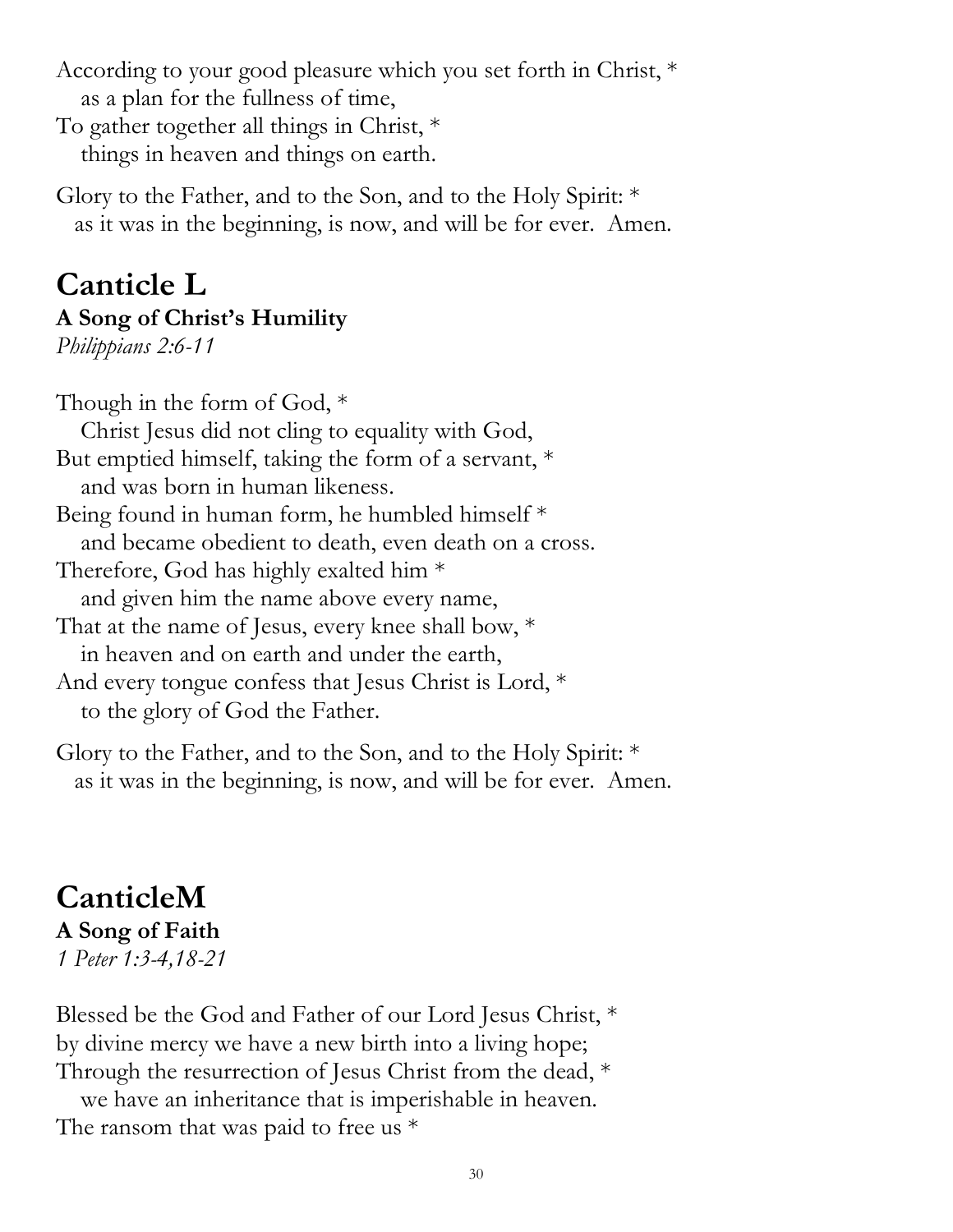was not paid in silver or gold,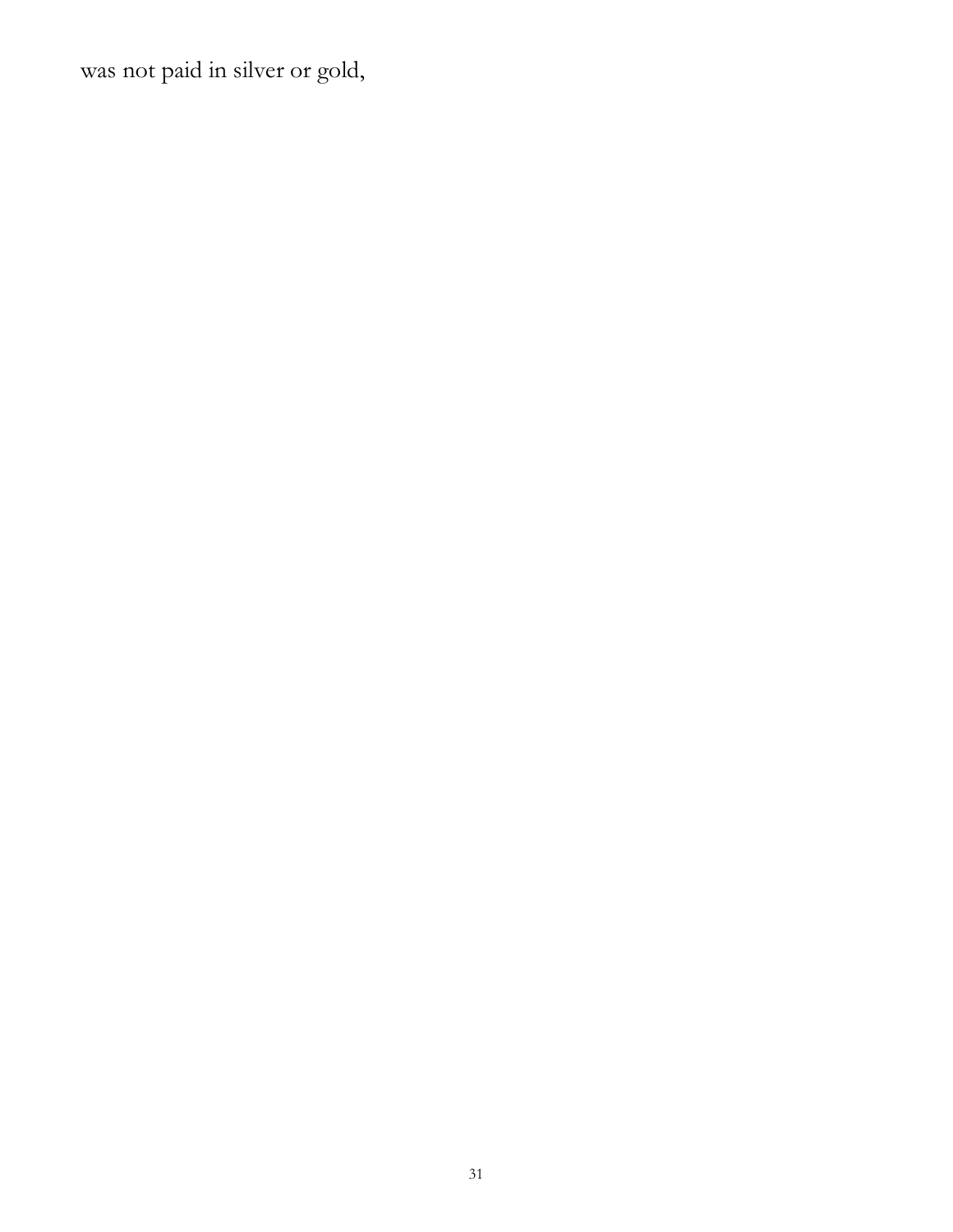But in the precious blood of Christ, \* the Lamb without spot or stain. God raised Jesus from the dead and gave him glory \* so that we might have faith and hope in God.

Glory to the Father, and to the Son, and to the Holy Spirit: \* as it was in the beginning, is now, and will be for ever. Amen.

## Canticle N A Song of God's Love

1 John 4:7-11

Beloved, let us love one another, \* for love is of God. Whoever does not love does not know God, \* for God is Love. In this the love of God was revealed among us, \* that God sent his only Son into the world, so that we might live through Jesus Christ. In this is love, not that we loved God but that God loved us \* and sent his Son that sins might be forgiven. Beloved, since God loved us so much, \* we ought also to love one another. For if we love one another, God abides in us, \* and God's love will be perfected in us.

Glory to the Father, and to the Son, and to the Holy Spirit: \* as it was in the beginning, is now, and will be for ever. Amen.

## Canticle O

#### A Song of the Heavenly City

Revelation 21:22-26, 22:1-4

I saw no temple in the city, \*

 for its temple is the God of surpassing strength and the Lamb. And the city has no need of sun or moon to light it, \*

 for the glory of God shines on it, and its lamp is the Lamb. By its light the nations shall walk, \*

and the rulers of the world lay their honor and glory there.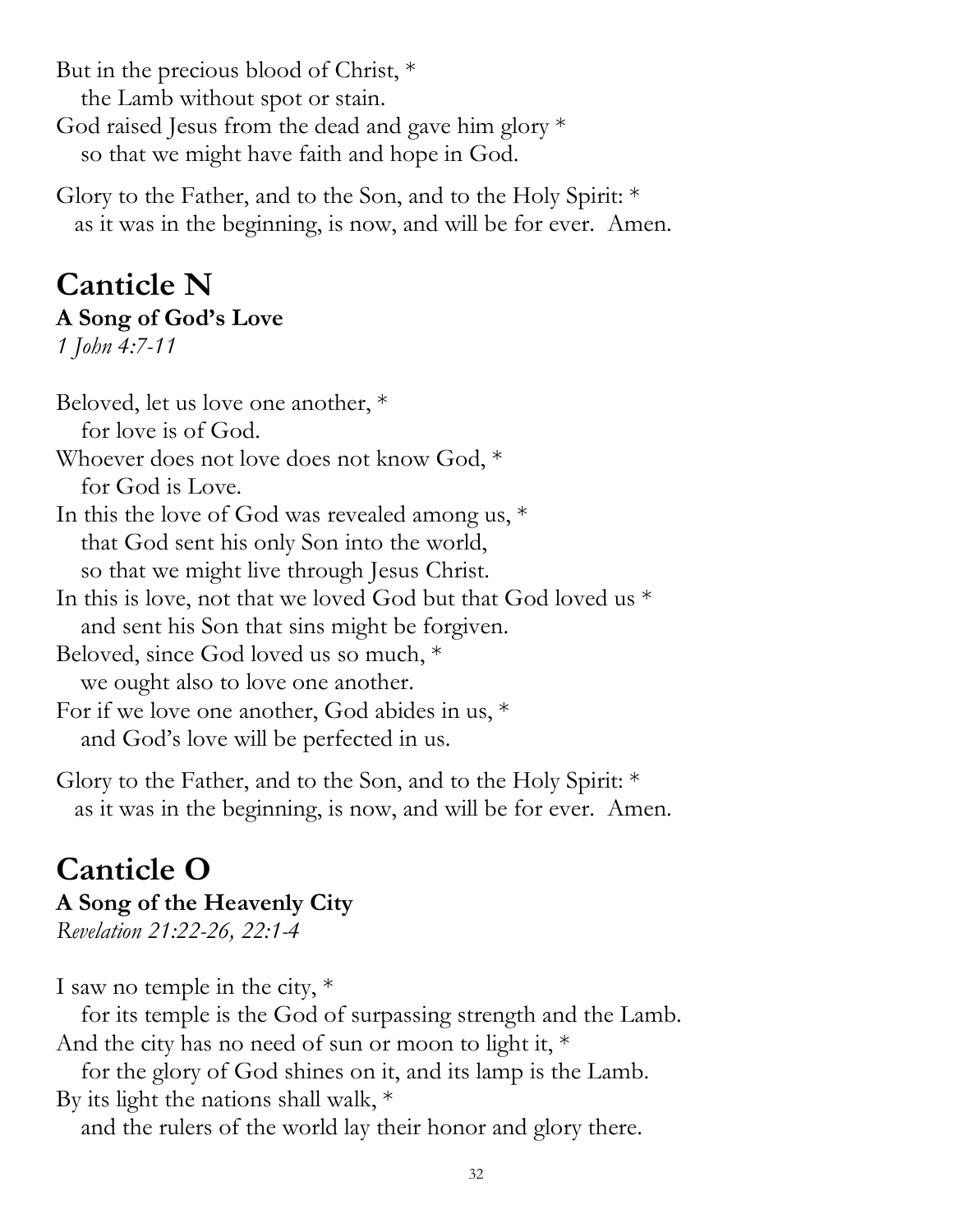Its gates shall never be shut by day, nor shall there be any night; \*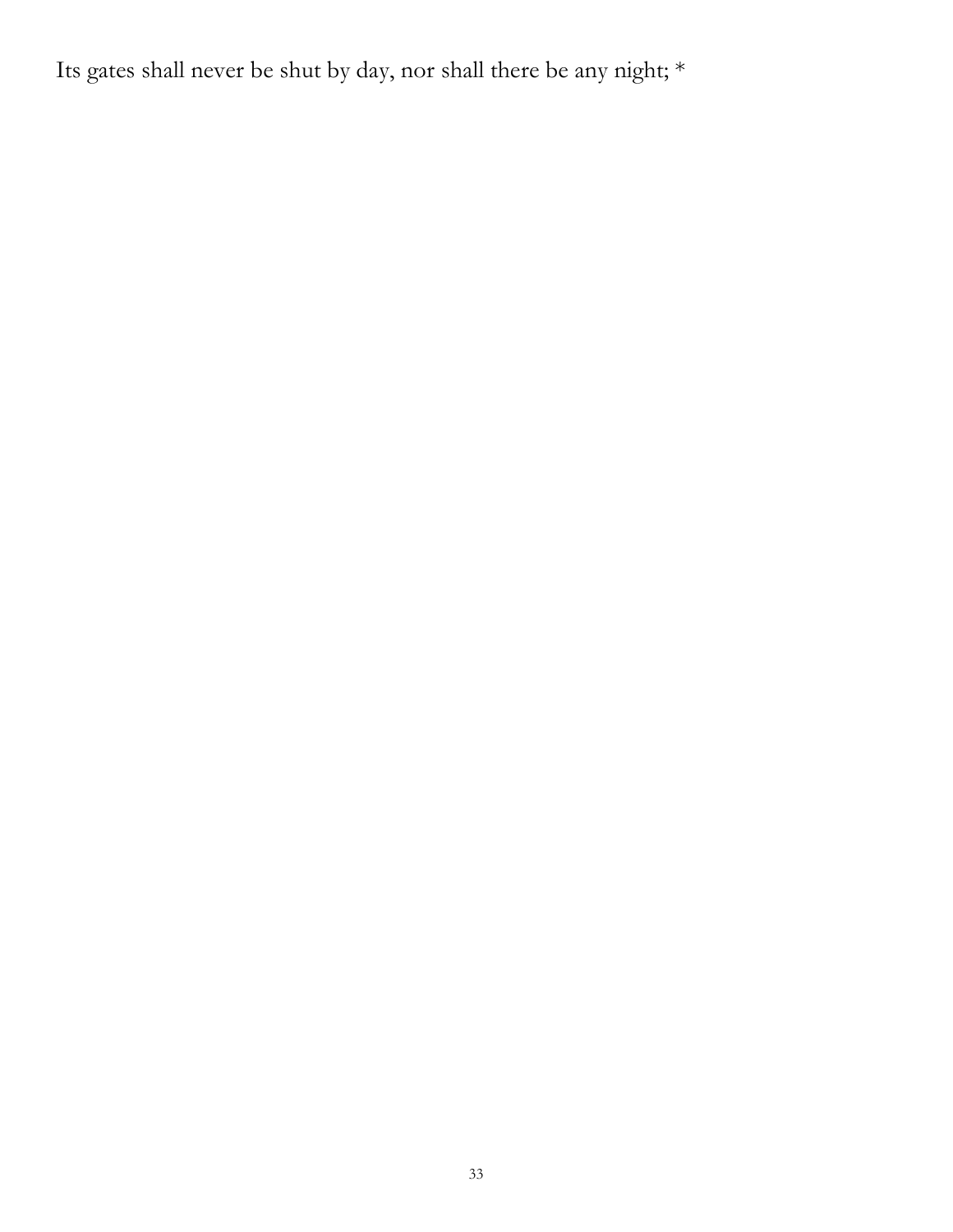into it they will bring the honor and glory of nations.

I saw the clean river of the water of life, bright as crystal, \* flowing from the throne of God and of the Lamb.

The tree of life spanned the river, giving fruit every month,  $*$ 

and the leaves of the tree were for the healing of nations.

All curses cease where the throne of God and the Lamb stands, and all servants give worship there; \*

there they will see God's face, whose Name shall be on their foreheads.

Glory to the Father, and to the Son, and to the Holy Spirit: \* as it was in the beginning, is now, and will be for ever. Amen.

#### Canticle P A Song of the Spirit Revelation 22:12-17

"Behold, I am coming soon," says the Lord, "and bringing my reward with me, \* to give to everyone according to their deeds. "I am the Alpha and the Omega, the first and the last, \* the beginning and the end." Blessed are those who do God's commandments, that they may have the right to the tree of life,  $*$  and may enter the city through the gates. "I, Jesus, have sent my angel to you, \* with this testimony for all the churches. "I am the root and the offspring of David, \* I am the bright morning star." "Come!" say the Spirit and the Bride; \* "Come!" let each hearer reply! Come forward, you who are thirsty, \* let those who desire take the water of life as a gift. Glory to the Father, and to the Son, and to the Holy Spirit: \*

as it was in the beginning, is now, and will be for ever. Amen.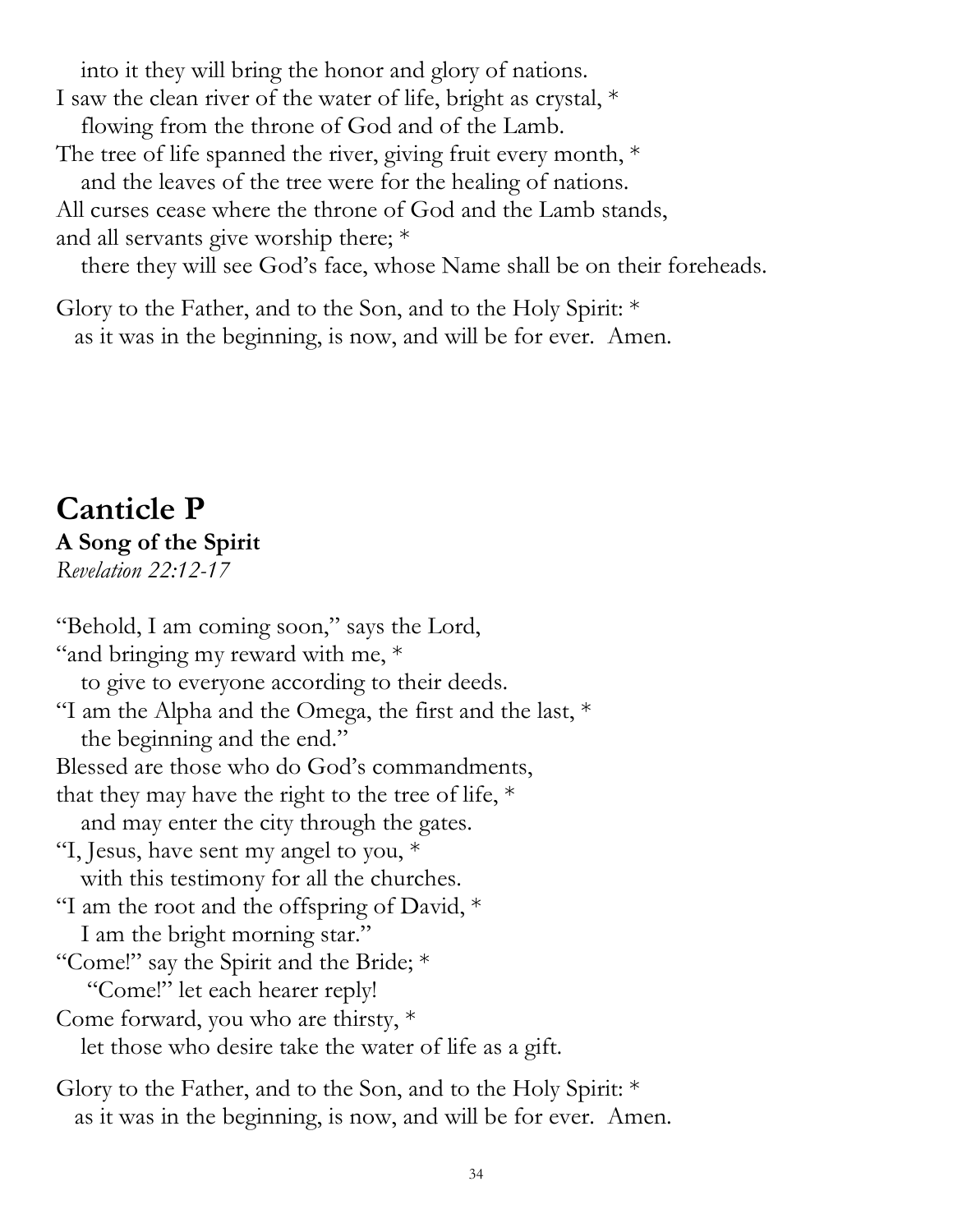## Canticle Q A Song of Christ's Goodness

Anselm of Canterbury

Jesus, as a mother you gather your people to you; \* you are gentle with us as a mother with her children. Often you weep over our sins and our pride, \* tenderly you draw us from hatred and judgment. You comfort us in sorrow and bind up our wounds,  $*$  in sickness you nurse us and with pure milk you feed us. Jesus, by your dying, we are born to new life; \* by your anguish and labor we come forth in joy. Despair turns to hope through your sweet goodness; \* through your gentleness, we find comfort in fear. Your warmth gives life to the dead,  $*$  your touch makes sinners righteous. Lord Jesus, in your mercy, heal us; \* in your love and tenderness, remake us. In your compassion, bring grace and forgiveness, \* for the beauty of heaven, may your love prepare us.

Glory to the Father, and to the Son, and to the Holy Spirit: \* as it was in the beginning, is now, and will be for ever. Amen.

## Canticle R A Song of True Motherhood

Julian of Norwich

God chose to be our mother in all things \* and so made the foundation of his work, most humbly and most pure, in the Virgin's womb. God, the perfect wisdom of all, \* arrayed himself in this humble place. Christ came in our poor flesh \* to share a mother's care. Our mothers bear us for pain and for death; \* our true mother, Jesus, bears us for joy and endless life. Christ carried us within him in love and travail, \* until the full time of his passion.